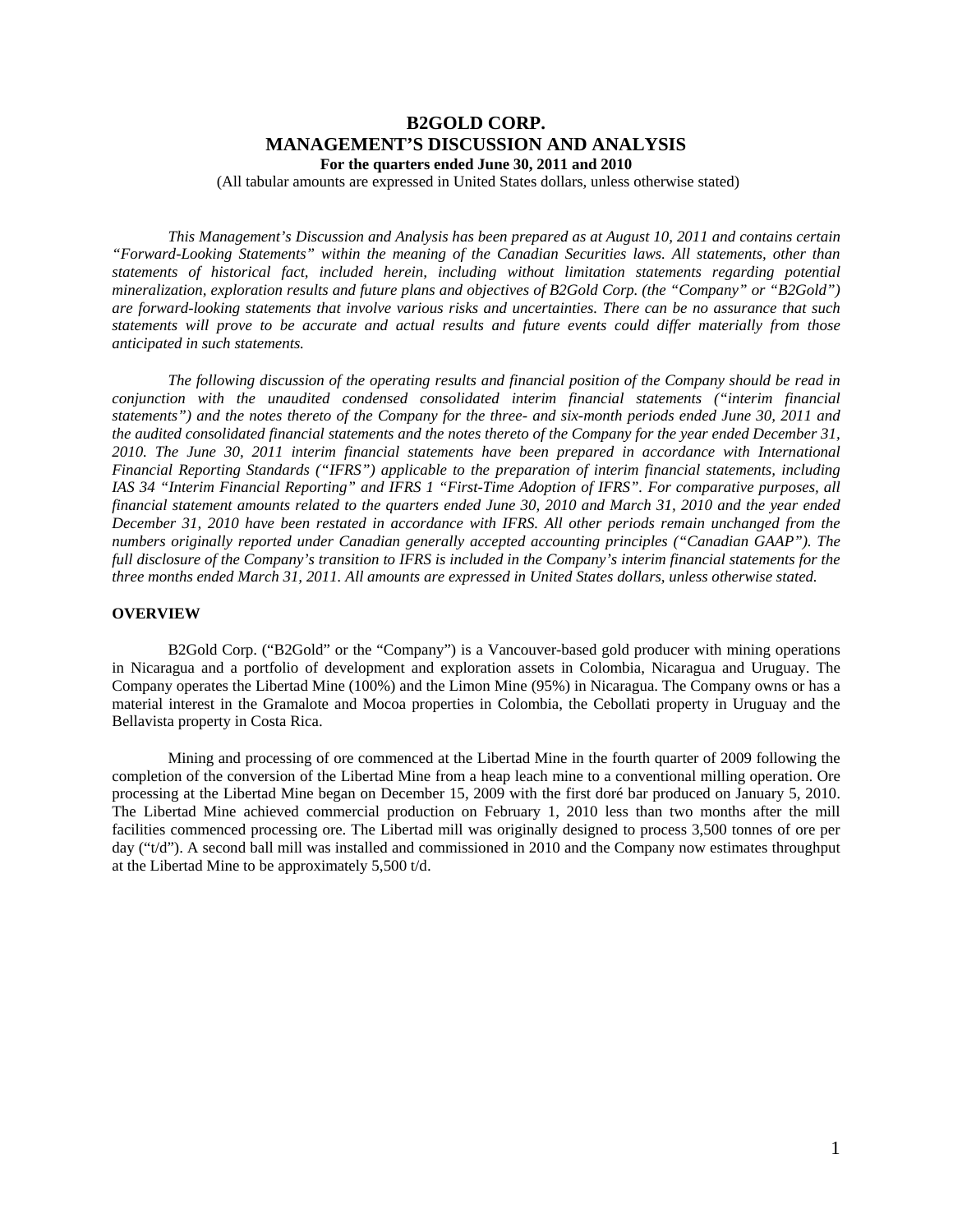### **REVIEW OF FINANCIAL RESULTS**

|                                                                                                        | Three months ended<br>June 30<br>(unaudited) |         |         | <b>Six months ended</b><br>June 30<br>(unaudited) |  |  |
|--------------------------------------------------------------------------------------------------------|----------------------------------------------|---------|---------|---------------------------------------------------|--|--|
|                                                                                                        | 2011                                         | 2010    | 2011    | 2010                                              |  |  |
| Gold revenue (\$ in thousands)                                                                         | 54,498                                       | 23,266  | 107,999 | 40,317                                            |  |  |
| Gold sold (ounces)                                                                                     | 36,030                                       | 19,319  | 74,784  | 34,766                                            |  |  |
| Average realized gold price (\$/ ounce)                                                                | 1,513                                        | 1,204   | 1,444   | 1,160                                             |  |  |
| Gold produced (ounces)                                                                                 | 36,760                                       | 24,924  | 71,493  | 41,189                                            |  |  |
| Cash operating costs (\$/ ounce gold)                                                                  | 507                                          | 648     | 519     | 697                                               |  |  |
| Total cash costs (\$/ ounce gold)                                                                      | 586                                          | 709     | 597     | 757                                               |  |  |
| Adjusted net income $(\text{loss})^{(1)}$ (\$ in thousands)                                            | 21,978                                       | (3,356) | 40,056  | (6,628)                                           |  |  |
| Adjusted earnings (loss) per share $-$ basic $(\$)$                                                    | 0.07                                         | (0.01)  | 0.12    | (0.02)                                            |  |  |
| Net income (loss) (\$ in thousands)                                                                    | 15,016                                       | (8,057) | 26,427  | (12, 362)                                         |  |  |
| Earnings (loss) per share $-$ basic $(\$)$                                                             | 0.05                                         | (0.03)  | 0.08    | (0.04)                                            |  |  |
| Cash flows from operating activities (\$ in thousands)<br>- before changes in non-cash working capital | 28,833                                       | 1,069   | 53,598  | 1,245                                             |  |  |

*(1) Adjusted net income (loss) excludes the following non-cash items: deferred income tax expense and share based payments expense (relating to stock options). In addition, the 2010 comparatives exclude non-cash derivative losses on Canadian dollar denominated common share purchase warrants issued as part of the March 2009 Central Sun acquisition which are considered derivative instruments under IFRS.* 

#### *Second quarter results*

Total gold revenue for the second quarter of 2011 was a record \$54.5 million on sales of 36,030 ounces, compared to \$53.5 million on sales of 38,754 ounces in the 2011 first quarter and to \$23.3 million on sales of 19,319 ounces in the second quarter of 2010. The increase in revenue over the prior quarter in 2011 was attributable to a higher average realized gold price of \$1,513 per ounce, which exceeded the first quarter average realized gold price of \$1,381 per ounce. The significant increase in revenue compared to the second quarter of 2010 was mainly due to higher gold production from the Libertad Mine which continued to successfully ramp-up throughout 2010 after commencing commercial production on February 1, 2010 and also to higher average realized gold prices. The increase in realized prices reflect the increase in market gold prices, which averaged \$1,506 per ounce for the three months ended June 30, 2011 compared to market gold prices of \$1,386 and \$1,197 for the three months ended March 31, 2011 and June 30, 2010, respectively.

The Libertad Mine accounted for \$35.6 million (Q2 2010 - \$13.0 million) of gold revenue in the second quarter of 2011 from the sale of 23,490 ounces  $(Q2 - 10,790)$  ounces) while \$18.9 million  $(Q2 - 10,790)$  was contributed by the Limon Mine from the sale of  $12,540$  ounces  $(Q2 - 8,529)$  ounces).

The Company's consolidated gold production during the second quarter of 2011 was 36,760 ounces at an operating cash cost of \$507 per ounce compared to 24,924 ounces produced over the same period last year at an operating cash cost of \$648 per ounce. Consolidated gold production in the second quarter of 2011 exceeded the second quarter budget of 33,835 ounces and operating cash costs per ounce was lower than budget of \$566 per ounce.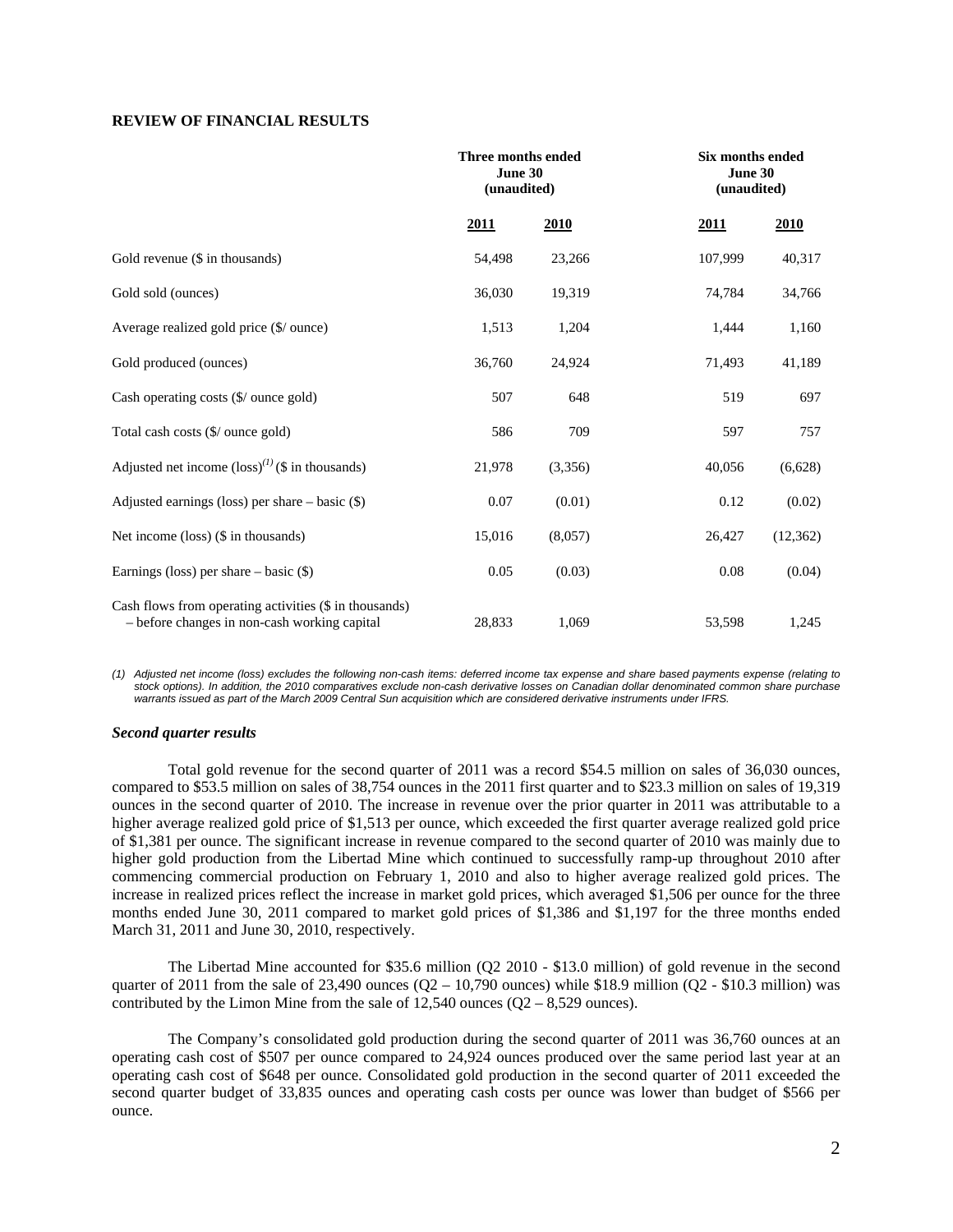In the second quarter of 2011, the Libertad Mine produced 24,568 ounces of gold at an operating cash cost of \$451 per ounce compared to budget of 21,927 ounces at an operating cash cost of \$477 per ounce. The favourable variance in gold production was mainly due to higher recoveries, higher mill throughput and the processing of higher grade ore. Gold recoveries in the quarter were 90% exceeding the budget of 87%. Mill throughput averaged 5,475 t/d versus the budget of 5,363 t/d an average feed grade of 1.71 grams of gold per tonne ("g/t") versus budget of 1.61 g/t.

The Limon Mine also performed better than budget producing 12,192 ounces of gold at an operating cash cost of \$622 per ounce compared to budget of 11,908 ounces at an operating cash cost of \$730 per ounce. The higher than budget gold production was due to a combination of factors. Mill head grade and recovery were both better than budget. The Limon Mine processed 94,094 tonnes of ore at an average grade of 4.5 g/t at a processed gold recovery of 90% compared to budget of 97,972 tonnes at a grade of 4.3 g/t at a processed gold recovery of 89%. Operating costs were lower than budget as slightly more than half of the ore milled in the second quarter of 2011 was sourced from nearby open pits rather than from underground mining. This reduced overall operating costs by approximately \$0.7 million as open pit mining costs were less than budgeted underground mining costs.

 Cash flow from operating activities (before changes in non-cash working capital) was \$28.8 million (\$0.09 per share) in the second quarter of 2011 compared to \$1.1 million (\$0.00 per share) in the second quarter of 2010, an increase of \$27.7 million. The operating cash flow was the highest in the Company's history, reflecting the Company's strong operating performance and continued strength in gold prices. As a result, the Company continues to be in a strong financial position with \$78.9 million in cash as at June 30, 2011.

For the second quarter of 2011, the Company generated net income of \$15.0 million (\$0.05 per share) compared to a loss of \$8.1 million (negative \$0.03 per share) in the equivalent period of 2010. Adjusted net income was \$22 million (\$0.07 per share) in the second quarter of 2011 compared to a loss of \$3.4 million (negative \$0.01 per share) in the same period of 2010. Adjusted net income was calculated by excluding a non-cash deferred income tax expense of \$6.3 million (Q2 2010 - \$nil), resulting mainly from a decrease in non-capital tax loss carry-forwards, and a non-cash share-based compensation expense (relating to stock options) of \$0.7 million (Q2 2010 - \$0.5 million). The adjusted loss for the second quarter of 2010 also excluded a non-cash derivative loss of \$4.2 million. The Company's Canadian dollar denominated common share purchase warrants issued as part of the March 2009 Central Sun Mining Inc. acquisition are considered derivative instruments under IFRS.

 General and administrative expenses totalled \$4.3 million in the second quarter of 2011 compared to \$4.7 million in the same period of 2010 and were higher in the 2010 second quarter mainly due to a non-recurring expense of \$0.3 million for the inauguration ceremony on May 11, 2010 at the Libertad Mine. General and administrative costs relate to the Company's head office in Vancouver, the Managua office in Nicaragua and administrative costs incurred in Costa Rica.

#### *Year-to-date results*

For the first six months of 2011, consolidated gold revenue was \$108 million compared to \$40.3 million in the same period in 2010. The increase was mainly attributable to higher gold production from the Libertad Mine and higher average realized gold prices.

Consolidated gold production for the six months ended June 30, 2011 totalled 71,493 ounces at an operating cash cost of \$519 per ounce compared to 41,189 ounces being produced in the corresponding period of 2010 at an operating cash cost of \$697 per ounce.

The Company is forecasting another record year for gold production in 2011, with consolidated gold production projected to be between 135,000 and 145,000 ounces, an increase of 5,000 ounces compared to the original budget, at an operating cash cost of \$540 to \$560 per ounce.

For the six months ended June 30, 2011, the Company generated net income of \$26.4 million (\$0.08 per share) compared to a loss of \$12.4 million (negative \$0.04 per share) in the equivalent period of 2010. Adjusted net income was \$40.1 million (\$0.12 per share) in the six months ended June 30, 2011 compared to a loss of \$6.6 million (negative \$0.02 per share) in the comparative period. Adjusted net income for the first half of 2011 was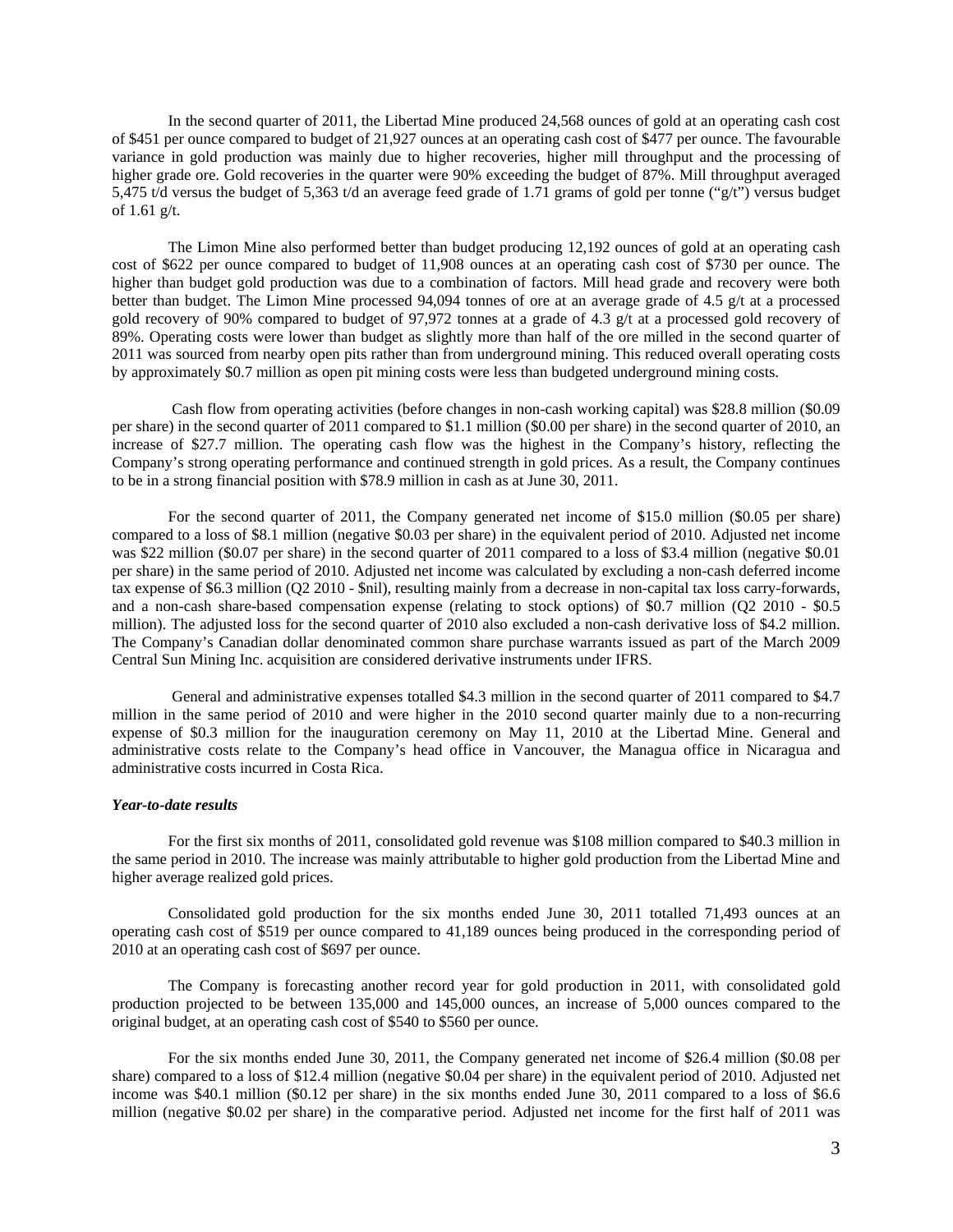calculated by excluding a non-cash deferred income tax expense of \$12.4 million (2010 - \$nil) and a non-cash sharebased compensation expense (relating to stock options) of \$1.2 million (2010 - \$1.5 million). The adjusted loss for the first six months of 2010 also excluded a non-cash derivative loss of \$4.2 million, relating to the Company's Canadian dollar denominated common share purchase warrants issued as part of the March 2009 Central Sun Mining Inc. acquisition.

General and administrative costs in the first half of 2011 increased to \$10.5 million from \$8.4 million mainly due to bonuses paid to senior management at the Vancouver and Managua offices in recognition of the Company's outstanding performance in 2010 and 2009.

### **LIBERTAD MINE – NICARAGUA**

|                                         | Three months ended<br>June 30 | (unaudited) |           | Six months ended<br>June 30<br>(unaudited) |  |  |
|-----------------------------------------|-------------------------------|-------------|-----------|--------------------------------------------|--|--|
|                                         | <u>2011</u>                   | <b>2010</b> | 2011      | 2010                                       |  |  |
| Gold revenue (\$ in thousands)          | 35,582                        | 13,033      | 73,610    | 19,554                                     |  |  |
| Gold sold (ounces)                      | 23,490                        | 10,790      | 51,039    | 16,663                                     |  |  |
| Average realized gold price (\$/ ounce) | 1,515                         | 1,208       | 1,442     | 1,173                                      |  |  |
| Tonnes of ore milled                    | 498,254                       | 386,881     | 1,006,666 | 590,068                                    |  |  |
| Grade (grams/tonne)                     | 1.71                          | 1.53        | 1.69      | 1.37                                       |  |  |
| Recovery (%)                            | 90                            | 82          | 90        | 85                                         |  |  |
| Gold production (ounces)                | 24,568                        | 15,548      | 49,182    | 21,557                                     |  |  |
| Cash operating costs (\$/ ounce gold)   | 451                           | 564         | 451       | 698                                        |  |  |
| Total cash costs (\$/ ounce gold)       | 524                           | 617         | 526       | 752                                        |  |  |
| Capital expenditures (\$ in thousands)  | 10,118                        | 3,755       | 17,873    | 14,253                                     |  |  |

The Libertad Mine continued to perform well in the second quarter of 2011. Gold sales from the Libertad Mine totalled 23,490 ounces  $(Q2 2010 - 10,790$  ounces) at an average realized price of \$1,515 per ounce  $(Q2 2010 - 10,790)$ \$1,208 per ounce), generating revenue of \$35.6 million (Q2 2010 - \$13.0 million).

In the second quarter of 2011, the Libertad Mine produced 24,568 ounces of gold at an operating cash cost of \$451 per ounce compared to budget of 21,927 ounces at an operating cash cost of \$477 per ounce. The favourable variance in gold production was mainly due to higher gold recoveries (90% compared to budget of 87%) and slightly higher grade than budget. Tonnage milled in the quarter was also slightly higher than budget (498,254 tonnes compared to budget of 488,074 tonnes). The higher gold recovery was the result of upgrades to the plant during 2010 and a larger than planned percentage of ore from the Crimea pit which has better leaching characteristics than ore from the Mojon pit. The Crimea pit contributed 46%, the Mojon pit 28% and spent ore 26% of the ore milled in the quarter. Operating cash cost per ounce was \$26 lower than budget mainly due to the higher than budgeted gold production. The mill throughput rate in the second quarter of 2011 averaged 5,475 t/d, slightly better than the budget for the period of 5,363 t/d. The average ore grade was 1.71 g/t, again slightly better than the budget for this period of 1.61 g/t.

During the first half of 2011, the Libertad Mine generated gold revenue of \$73.6 million from the sale of 51,039 ounces at an average price of \$1,442 per ounce, compared to \$19.6 million from the sale of 16,663 ounces at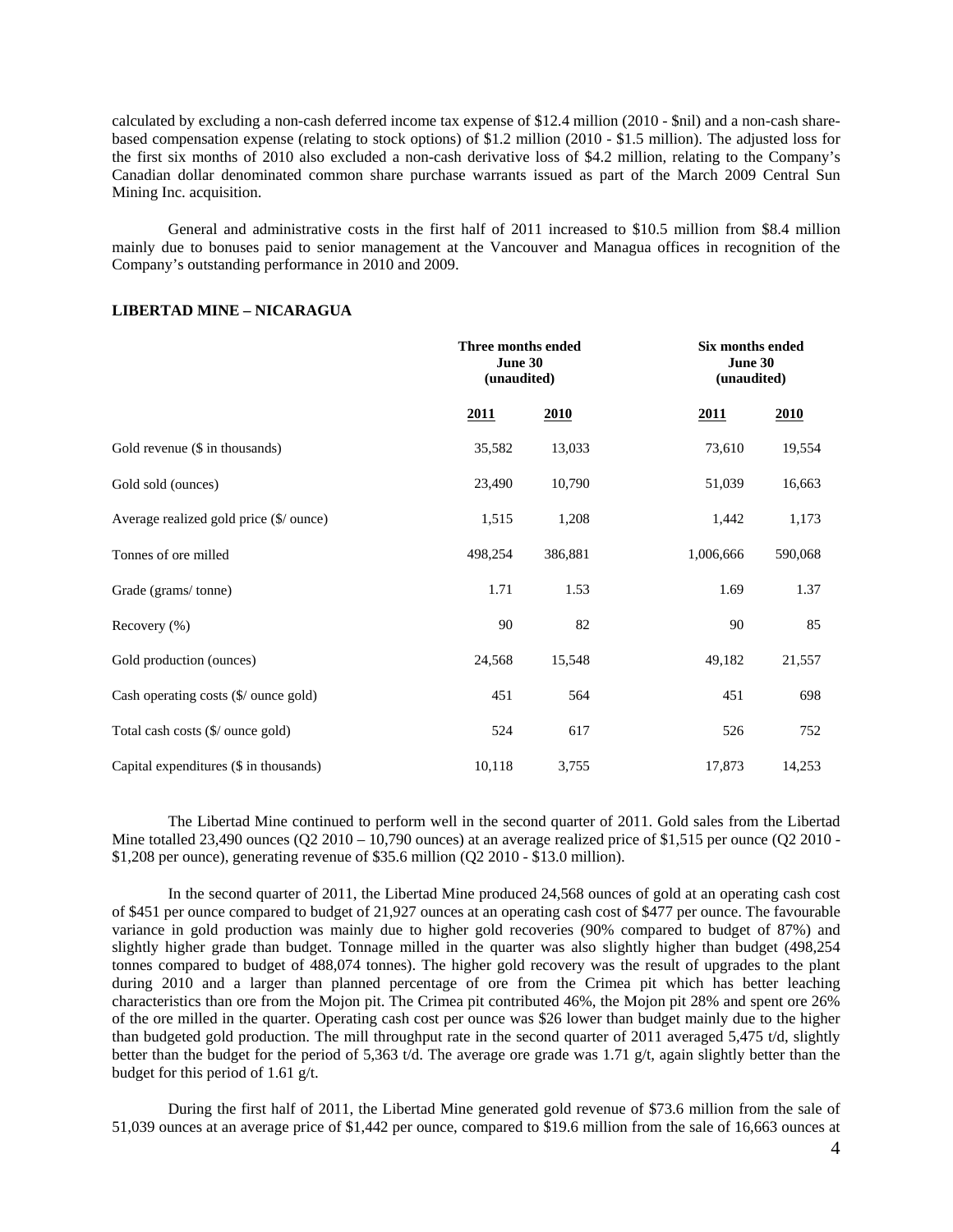an average price of \$1,173 per ounce in the same period of 2010. Total gold production was 49,182 ounces at an operating cash cost of \$451 per ounce compared to budget of 44,205 ounces at \$477 per ounce. Higher production for the year-to-date was mainly due to higher gold recoveries and mill head grades. Operating costs have been marginally higher than budget but due to increased gold production operating costs per ounce have been better than projected.

Total capital expenditures in the second quarter of 2011 were \$10.1 million, consisting of \$5 million for deferred stripping costs at both the Mojon and Crimea open pits and \$3 million for completion of phase II of the tailings pond lift. Most of the remaining capital expenditures were for continued upgrades in the plant, electrical substation upgrades and construction of a new maintenance facility. Total capital expenditures for the first six months of 2011 totalled \$17.9 million of which \$7.8 million related to deferred stripping costs, \$6.1 million to the phase II tailings pond lift and the remaining amount mostly for plant upgrades and equipment.

Annual capital expenditures at the Libertad Mine for 2011 are budgeted to be approximately \$28.3 million. In addition, the 2011 exploration budget for La Libertad property has been increased to \$8.7 million to further explore the 20 kilometre long gold belt and to drill the Jabali deposit to indicated resource status.

During the second quarter of 2011, the board of directors of the Company approved a 2011 development budget for the Jabali resource of \$15.2 million. Expenditures are for engineering, environmental and permitting, haul roads and mobile mining equipment. The Company expects to be in a position to start hauling colluvium material late in the fourth quarter of 2011 with actual hard rock mining commencing mid to late 2012. The Jabali resource is 3.55 million tonnes at a gold grade of 4.58 g/t containing 522,000 ounces of gold. The new resource at Jabali not only indicates the potential to significantly increase Libertad's seven year mine life but also the potential to deliver higher grade ore to the mill which could result in higher annual gold production and lower operating costs per ounce produced.

The Company has increased production guidance for the Libertad Mine to between 93,000 to 99,000 ounces of gold in 2011, an increase of 5,000 ounces, with projected operating cash costs unchanged at approximately \$440 to \$460 per ounce of gold.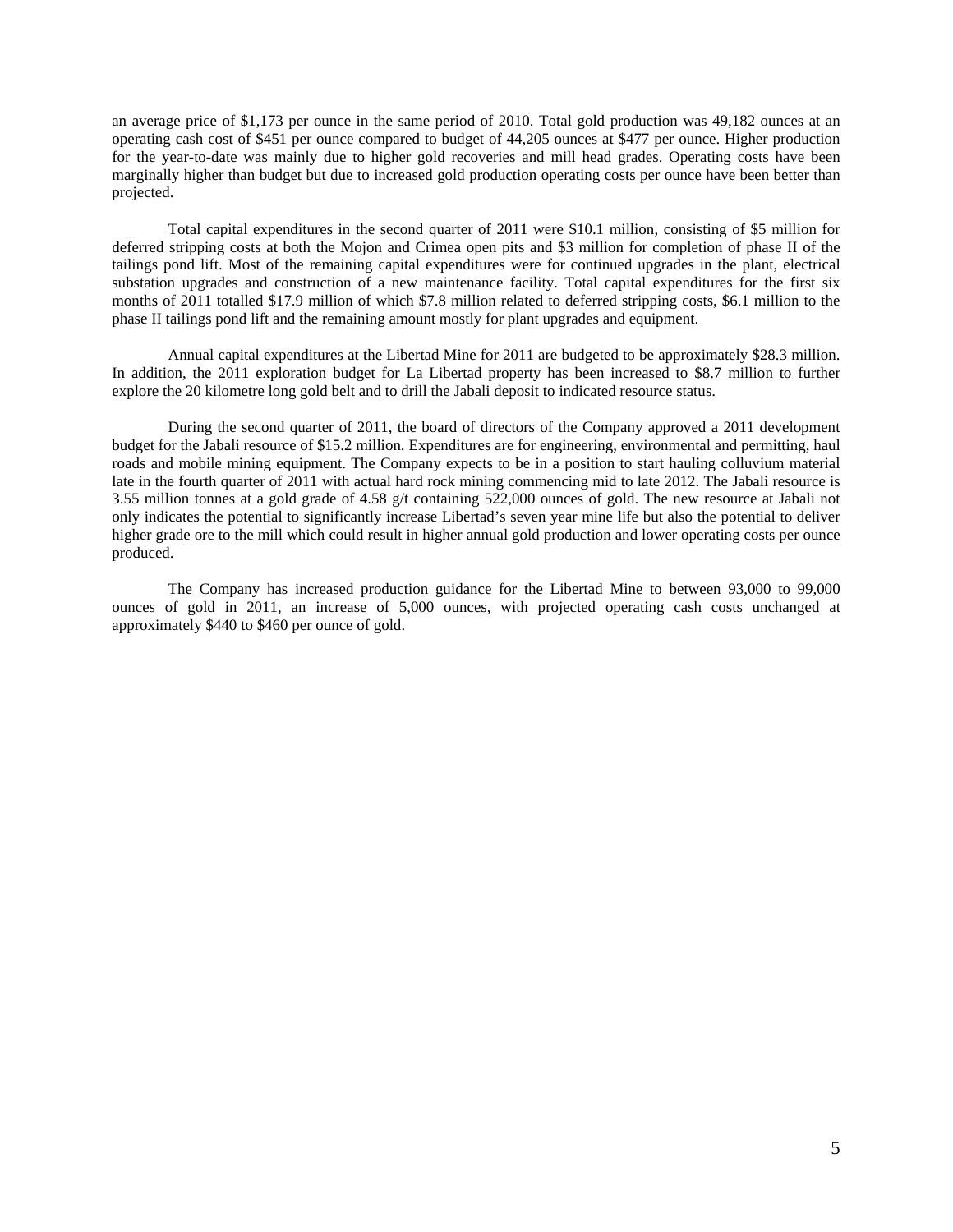### **LIMON MINE – NICARAGUA**

|                                         | Three months ended<br>June 30 | (unaudited) |             | Six months ended<br>June 30<br>(unaudited) |  |  |
|-----------------------------------------|-------------------------------|-------------|-------------|--------------------------------------------|--|--|
|                                         | <u>2011</u>                   | <u>2010</u> | <u>2011</u> | <u>2010</u>                                |  |  |
| Gold revenue (\$ in thousands)          | 18,916                        | 10,233      | 34,389      | 20,763                                     |  |  |
| Gold sold (ounces)                      | 12,540                        | 8,529       | 23,745      | 18,103                                     |  |  |
| Average realized gold price (\$/ ounce) | 1,508                         | 1,200       | 1,448       | 1,147                                      |  |  |
| Tonnes of ore milled                    | 94,094                        | 82,910      | 182,265     | 169,075                                    |  |  |
| Grade (grams/tonne)                     | 4.50                          | 4.06        | 4.25        | 4.17                                       |  |  |
| Recovery $(\% )$                        | 90                            | 87          | 90          | 88                                         |  |  |
| Gold production (ounces)                | 12,192                        | 9,375       | 22,311      | 19,632                                     |  |  |
| Cash operating costs (\$/ ounce)        | 622                           | 789         | 668         | 696                                        |  |  |
| Total cash costs (\$/ ounce)            | 710                           | 862         | 755         | 762                                        |  |  |
| Capital expenditures (\$ in thousands)  | 7,052                         | 1,105       | 11,412      | 2,345                                      |  |  |

Second quarter gold sales from the Limon Mine totalled  $12,540$  ounces (Q2 2010 – 8,529 ounces) at an average realized price of \$1,508 per ounce (Q2 2010 - \$1,200 per ounce), generating revenue of \$18.9 million (Q2 2010 - \$10.2 million).

The Limon Mine performed better than budget in the second quarter of 2011 producing 12,192 ounces of gold compared to budget of 11,908 ounces. The higher than budget gold production was due to a combination of factors. Mill head grade and recovery were both better than budget. The Limon Mine processed 94,094 tonnes of ore at an average grade of 4.5 g/t at a processed gold recovery of 90% compared to budget of 97,972 tonnes at a grade of 4.3 g/t at a processed gold recovery of 89%. Operating cash cost for the second quarter of 2011 was \$622 per ounce which was lower than budget of \$730 per ounce as slightly more than half of the ore milled in the second quarter was sourced from nearby open pits rather than from underground mining. This reduced overall operating costs by approximately \$0.7 million as open pit mining costs were less than budgeted underground mining costs. Also contributing to the lower cash cost per ounce was the higher than budgeted grades from the open pits.

For the six months ended June 30, 2011, the Limon Mine generated gold revenue of \$34.4 million from the sale of 23,745 ounces at an average price of \$1,448 per ounce. Operating cash cost per ounce was \$668 per ounce compared to budget of \$782 per ounce and was lower than budget mainly due to a higher percentage of ore being supplied from nearby open pits rather than from the underground operations.

As previously announced in the first quarter release, the Company has increased its 2011 budget for capital expenditures at Limon by \$4.8 million to \$24.5 million, mainly due to revised costs to construct the new tailings pond. The 2011 budget for capital expenditures at Limon include Santa Pancha deep underground development and equipment, construction of a new tailings pond, process plant upgrades and spares, and several infrastructure upgrades. Capital expenditures in 2012 are expected to be much lower. In the second quarter of 2011, capital expenditures totalled \$7.1 million, attributable mainly to the construction of the new San Jose tailings storage facility (\$4.7 million), mining equipment (\$1.7 million) and infrastructure improvements. Capital expenditures for the first six months of 2011 totalled \$11.4 million of which \$7.1 million related to the new San Jose tailings storage facility.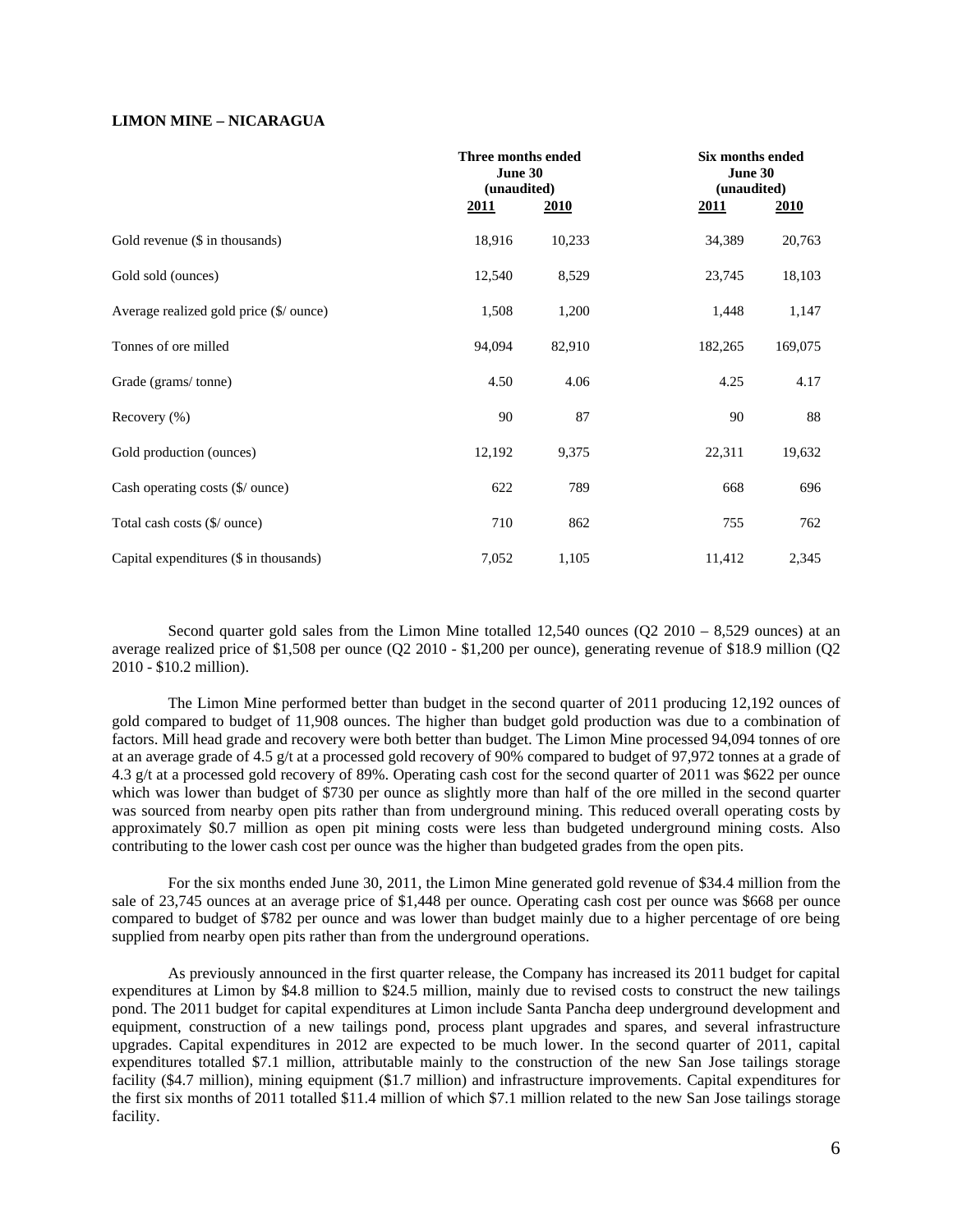Near the end of the second quarter El Limon experienced an extremely heavy rainfall event that resulted in a flash flood. Water overran diversion structures surrounding Open Pit #2 and entered the pit. The water entered the underground mine through old open stopes that connected to the bottom of the pit. The result was the rapid inundation of water down raises and declines into the bottom of the mine. At the time of the event there were 26 miners underground. One miner lost his life due to the flood and the remaining 25 were safely evacuated. Subsequent to the accident, the Company has temporarily ceased production from the Santa Pancha underground and has commenced mitigation work that would prevent anything similar from occurring in the future. The Company believes the mitigation work will be completed in the third quarter and production from the underground will resume by the end of the quarter. During the third quarter, alternate, lower grade open pit material will be mined to replace the ore from underground, resulting in less gold production than budgeted. However, for the year the Company maintains its guidance that Limon will produce between 42,000 and 46,000 ounces of gold at an operating cash cost of \$720 to \$740 per ounce.

### **GRAMALOTE PROPERTY – COLOMBIA**

On August 12, 2010, the Company and AngloGold Ashanti Limited ("AngloGold") entered into the Gramalote Amending Agreement pursuant to which AngloGold will retain its 51% interest and will become manager of the joint venture project. The Company will retain a 49% interest and have equal representation on the joint venture management committee, which will unanimously agree on each annual program and budget for exploration and development of the Gramalote property. As part of the Gramalote Amending Agreement, each of the Company and AngloGold agreed to a budget for the Gramalote project for the second half of 2010 totalling \$9.2 million and a 2011 prefeasibility and exploration budget of \$30 million. Each of the Company and AngloGold will fund their share of expenditures pro rata. The Company and AngloGold plan to continue exploration and conduct prefeasibility work in 2011 and into 2012, with a goal of completing the prefeasibility study by August 2012 and a final feasibility study by October 2013.

Despite widespread historic through to modern-day gold production, the Gramalote property region is, from a present-day standpoint, relatively unexplored with respect to gold and other metals. Exploration conducted by the Company and AngloGold has outlined potentially significant gold mineralization contained within the Gramalote property. This mineralization may be considered in three forms: (i) the advanced phase, drill-explored area immediately surrounding Gramalote Ridge; (ii) the various early phase outlying targets identified within an approximately five kilometre radius of Gramalote Ridge; and (iii) additional rock and stream sediment samplesupported targets which can be inferred from first-pass reconnaissance work completed in parallel with the advanced phase activities.

Work-to-date suggest that various targets, including Monjas, Trinidad, Limon, Topacio and Felipe among others, form satellite and outlying extensions to the Gramalote Ridge structural and alteration model, and could develop into important or even stand-alone targets in their own right. These outlying targets will be drilled in 2011.

In February 2009, the Company completed a NI 43-101 compliant mineral resource estimate for the Gramalote Ridge zone on the Gramalote property. The inferred mineral resource estimate for the Gramalote Ridge Zone at a 0.5 g/t gold cut-off, within a \$1,000 per ounce gold optimised Whittle pit, consists of 74.375 million tonnes grading 1.00 g/t gold for a total of 2.387 million troy ounces of gold.

The Trinidad zone is located along the Nus River Break and the Medellin–Puerto Berrio Highway approximately three kilometres north-northwest of the Gramalote Ridge. In 2008, the Company drilled 20 diamond drill holes at the Trinidad zone totalling 7,019 metres over an area of 1,100 metres by 500 metres. Drill results include up to 1.00 g/t gold over 223.4 metres. The drill program was designed to test the strike length of the soil geochemical anomaly. The style of alteration and mineralization at Trinidad is extremely similar to the Gramalote Ridge area and the mineralization remains open and will be followed up with drilling in 2011.

On October 13, 2010, four diamond drill rigs were mobilized to the Gramalote project site to commence diamond drilling for the exploration of additional targets on the property, infill drilling of the Gramalote deposit and drilling for the metallurgical test samples. Two of the drill rigs focused on drilling nearby exploration targets outside of the current Gramalote inferred mineral resource including the Monjas East, Monjas West, Limon, Trinidad South and Topacio targets.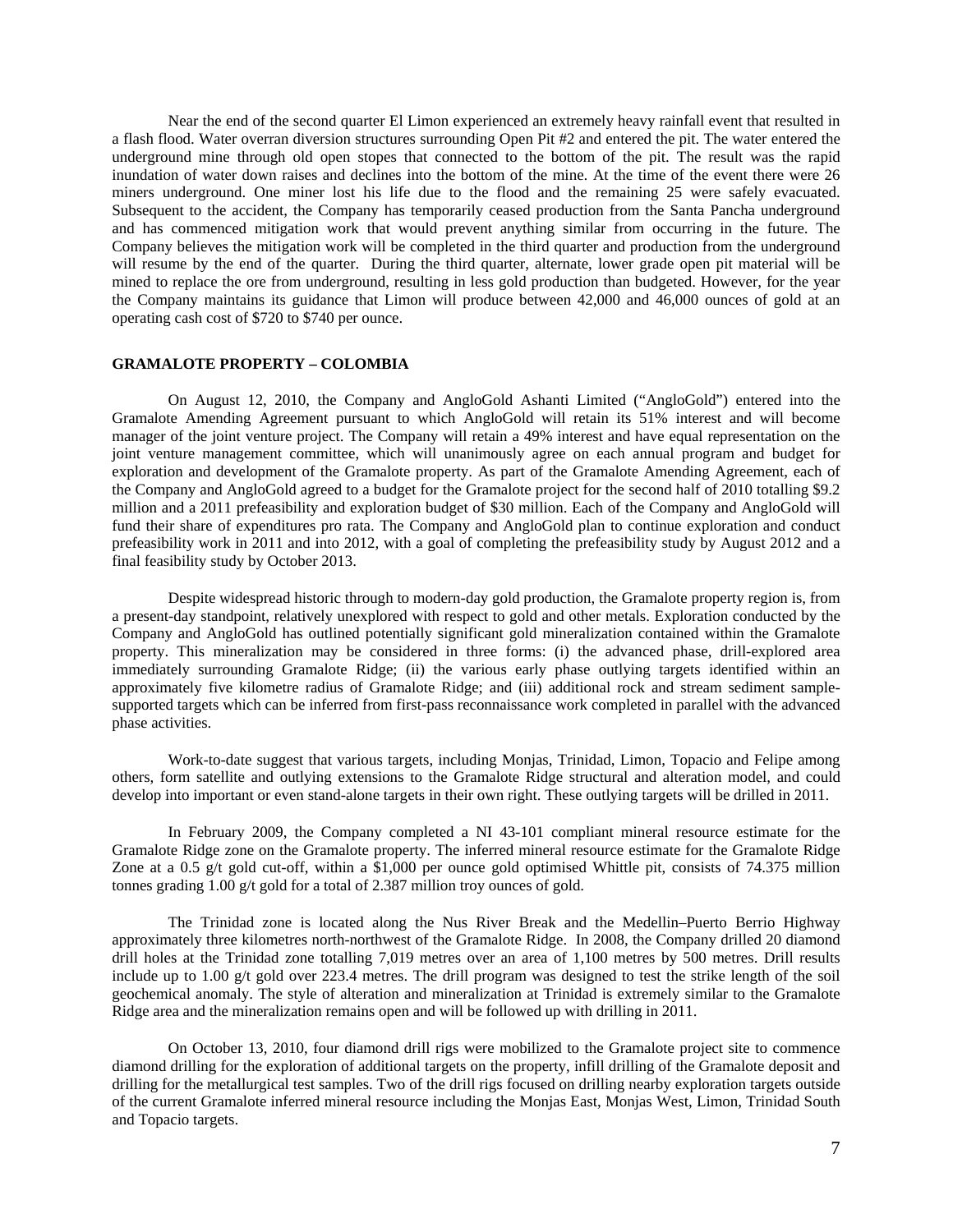Prefeasibility and exploration work recommenced at the Gramalote Project in the second half of 2010 with drilling for metallurgical samples, exploration drilling and preliminary engineering investigations.

The Gramalote project has a 2011 prefeasibility and exploration budget of \$30 million (100%). This budget will fund 25,000 metres of diamond drilling utilizing five drill rigs for the exploration of additional targets on the property, infill drilling and metallurgical drilling of the Gramalote deposit, and engineering studies. In addition, the budget will fund prefeasibility work including additional environmental studies, metallurgical test work development and engineering. Each of the Company and AngloGold will fund their share of expenditures pro rata.

# **BELLAVISTA PROPERTY – COSTA RICA**

The Company continues with site monitoring and maintenance to keep the Bellavista property in full regulatory compliance. Field programs focused on the site monitoring plan and maintenance of drainage channels. Due to the unusually heavy rains in the third quarter of 2010, causing detectable movement in the slide area, the monitoring frequency in the slide area was performed weekly through to the end of the year. Monitoring to date has not detected any significant environmental issues and the main slide area remains stable.

 Work programs for the potential reopening of the Bellavista Mine continued. These programs are focused on the collection of base line data in the proposed tailings pond area and include investigations of potential pipeline routes between the mine and proposed tailing pond area. The Company is currently preparing a D1 Report which will be submitted to the National Technical Secretariat of the Environment ("SETENA") and will be based on the recently completed Conceptual Study for the reopening of the mine. The D1 Report is a formal step to define the terms of reference for obtaining an Industrial Permit for the proposed tailing pond area and gold recovery plant.

By Statement of Claim dated March 16, 2009, Central Sun commenced a legal proceeding in Ontario (the "Engineering Action") against several engineering firms and certain individual engineers alleging that the Defendants were negligent and breached their contractual obligations with respect to the siting, design, construction, assessment and monitoring of the Bellavista gold mine in Costa Rica, and that the mine was destroyed by a landslide as a result. As a result of the Defendants' alleged negligence and/or breach of contract, the Company claims damages. The Engineering Action is still at the pleadings stage. It is anticipated that preliminary motions will be brought by the Defendants to challenge the Ontario court's jurisdiction. The outcome of this claim is not determinable at this time and no accrual for a contingent gain has been made in the financial statements.

### **LIQUIDITY AND CAPITAL RESOURCES**

The Company ended the quarter with cash and cash equivalents of \$78.9 million compared to cash and cash equivalents of \$76.8 million at the end of the first quarter of 2011 and \$70.0 million at December 31, 2010. The Company has no debt and remains unhedged. Working capital at the quarter end was \$95.8 million compared to working capital of \$89.3 million at the end of March 2011 and \$84.6 million at December 31, 2010.

The increase in cash and cash equivalents and working capital position in the 2011 second quarter resulted from record mine operating cash flows of \$24.6 million (after changes in non-cash working capital) and proceeds of \$4.1 million received from the issuance of common shares from the exercise of stock options and warrants. These cash inflows were partially offset by capital expenditures at the Libertad Mine of \$10.1 million and Limon Mine of \$7.1 million and exploration expenditures of \$9.3 million (see "Investing activities" section).

The Company is projecting another record year for gold production in 2011, with gold production at the Libertad Mine projected to be between 93,000 and 99,000 ounces at an operating cash cost of \$440 to \$460 per ounce and the Limon Mine forecast to produce between 42,000 to 46,000 ounces of gold at an operating cash cost of \$720 to \$740 per ounce. Consolidated gold production for 2011 is projected to be approximately 135,000 to 145,000 ounces, an increase of 5,000 ounces compared to the original budget, at average operating cash costs of approximately \$540 - \$560 per ounce. The Company has no outstanding debt and no gold hedges.

Annual capital expenditures at the Libertad Mine and Limon Mine for 2011 are budgeted to be approximately \$28.3 and \$24.5 million, respectively. In addition, the 2011 exploration budget for Libertad and Limon is \$8.7 million and \$3.2 million, respectively.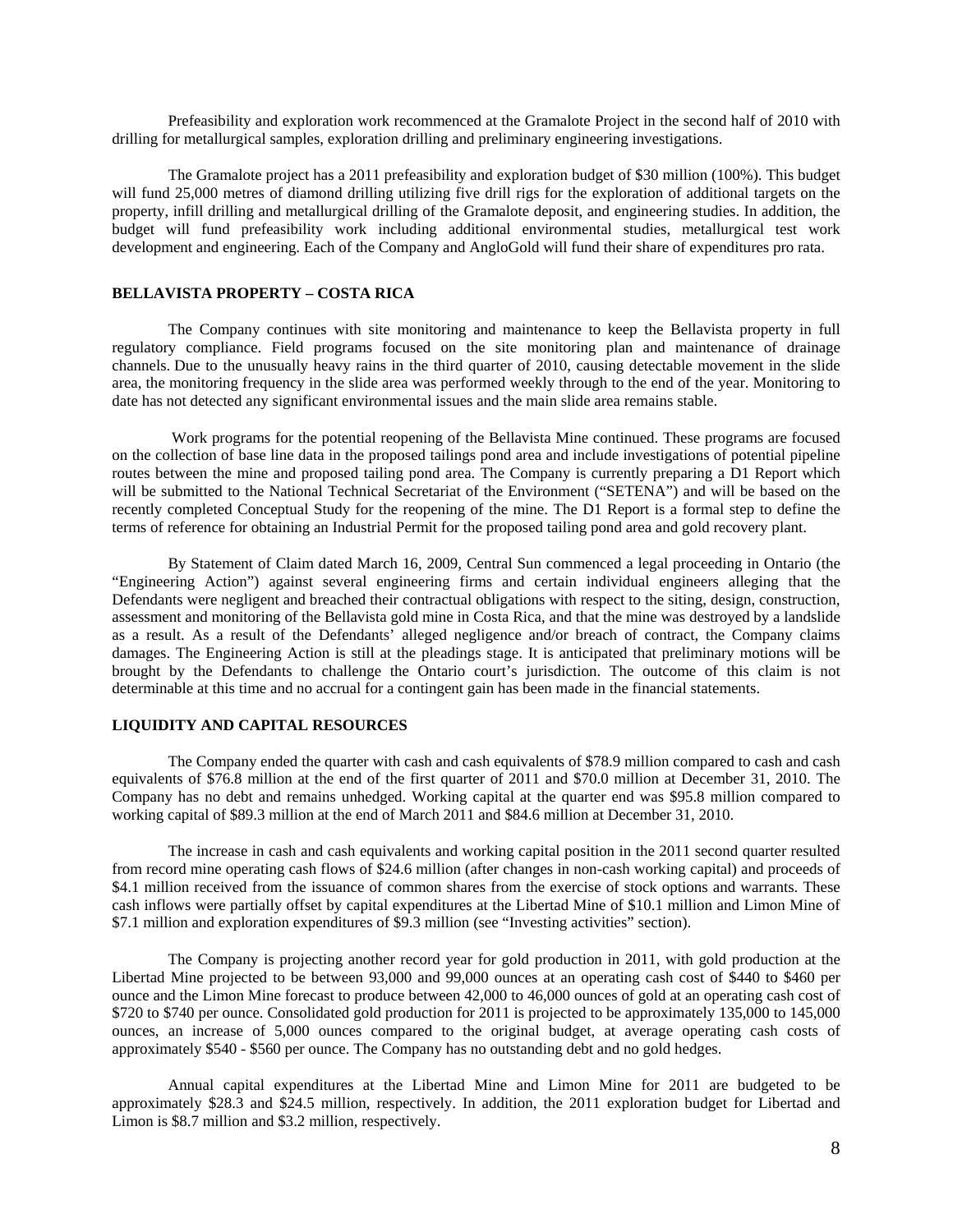The Company's 49% share of the 2011 budget for the Gramalote property is \$14.7 million which includes exploration diamond drilling of additional targets on the property and infill drilling and metallurgical drilling of the Gramalote deposit, as well as pre-feasibility environmental, engineering and metallurgical studies.

The 2011 exploration programs for the Cebollati Property and Nicaraguan joint ventures are budgeted at \$4.5 million and \$3.1 million, respectively.

### *Operating activities*

Cash flow from operating activities (before non-cash working capital changes) for the second quarter of 2011 was \$28.8 million compared to \$1.1 million in the comparable period last year. The second quarter operating cash flow was the highest quarterly cash flow in the Company's history, reflecting the Company's strong operating performance and continued strength in gold prices.

Cash flow from operating activities (before non-cash working capital changes) for the six months ended June 30, 2011 was \$53.6 million compared to \$1.2 million in the comparable period last year.

### *Financing activities*

The Company received proceeds of \$5 million during the six months ended June 30, 2011 from the exercise of stock options and warrants, of which \$4.1 million was received in the second quarter of 2011.

The Company entered into an agreement relating to a \$20 million secured revolving Credit Facility with Macquarie on November 6, 2009. The term of the Credit Facility is for two years with a maturity date of December 31, 2011 and an interest rate of LIBOR plus 5.5%. Under the Credit Facility, the Company granted a general security agreement over its assets and the shares and assets of certain of the Company's material subsidiaries, and certain of the Company's material subsidiaries guaranteed the obligations of the Company relating to the Credit Facility. On February 12, 2010, the Company entered into an amending agreement relating to the Credit Facility pursuant to which the Credit Facility was increased to \$25 million.

As at December 31, 2009, the Company had drawn down a total of \$13.5 million under the Credit Facility and an additional \$7.5 million in the first and second quarters of 2010. In the third quarter of 2010, the entire balance owing under the Credit Facility was fully repaid (\$20 million on August 30, 2010 and \$1 million on May 21, 2010). Accordingly, \$25 million remains available for draw down as at June 30, 2011.

On February 18, 2010, the Company completed a bought deal equity financing and issued 25,624,111 common shares, including 3,342,276 common shares issued on exercise of the over-allotment option, at Cdn.\$1.25 per share, for aggregate gross proceeds of approximately Cdn.\$32 million. As part of the offering, AngloGold exercised its pre-emptive right granted by the Company to maintain its percentage of holdings of approximately 10% of the common shares of the Company by acquiring 2,624,111 common shares. The Company paid the underwriters a commission equal to 5% of the gross proceeds of the offering upon closing, excluding the common shares purchased by AngloGold for which no commission was payable, for an aggregate commission of Cdn.\$1.44 million. In the fourth quarter of 2010, AngloGold disposed of all of its common shares in B2Gold and as a result no longer has a pre-emptive right to participate in future equity financings of the Company.

The Company received proceeds of \$3 million during the six months ended June 30, 2010 from the exercise of stock options and warrants, of which \$2.7 million was received in the second quarter of 2011.

On November 3, 2009, the Company had received a loan in the amount of Cdn.\$1 million from an officer and shareholder of the Company which was interest bearing at a rate of 5% per annum. On February 18, 2010, this loan was fully repaid by the Company together with interest.

### *Investing activities*

In the second quarter of 2011, capital expenditures on sustaining capital, pre-stripping and development at the Libertad Mine (see "Libertad Mine" section) and Limon Mine (see "Limon Mine" section) totalled \$10.1 million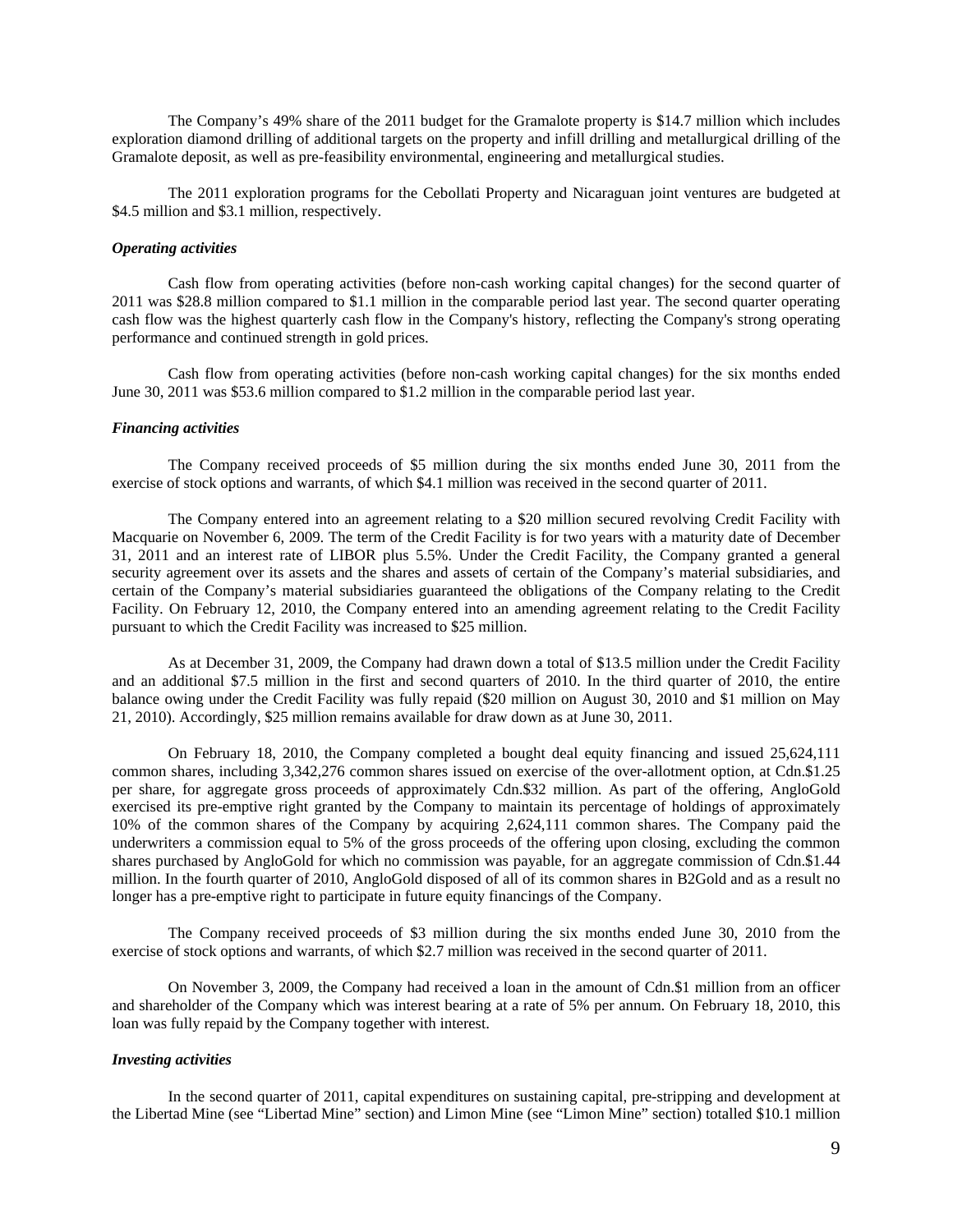(Q2 2010 - \$3.8 million) and \$7.1 million (Q2 2010 - \$1.1 million), respectively. In addition, resource property expenditures on exploration totalled approximately \$9.3 million (Q2 2010 - \$5.3 million), expended as disclosed in the table below.

During the six months ended June 30, 2011, capital expenditures on sustaining capital, pre-stripping and development at the Libertad Mine (see "Libertad Mine" section) and Limon Mine (see "Limon Mine" section) totalled \$17.9 million (2010 - \$14.3 million) and \$11.4 million (2010 - \$2.3 million), respectively. In addition, resource property expenditures on exploration totalled approximately \$16.6 million (2010 - \$8.8 million), expended as disclosed in the table below.

|                              | Three months ended<br>June 30<br>(unaudited)<br>2011<br>2010 |               | Six months ended<br>June 30<br>(unaudited)<br>2010<br>2011 |               |
|------------------------------|--------------------------------------------------------------|---------------|------------------------------------------------------------|---------------|
|                              | \$<br>(000's)                                                | \$<br>(000's) | \$<br>(000's)                                              | \$<br>(000's) |
| Development & exploration:   |                                                              |               |                                                            |               |
| Gramalote                    | 2,824                                                        | 555           | 6,201                                                      | 1,370         |
| Libertad Mine, exploration   | 2,803                                                        | 1,541         | 4,048                                                      | 2,070         |
| Cebollati                    | 1,389                                                        |               | 2,240                                                      |               |
| Limon Mine, exploration      | 843                                                          | 779           | 1,602                                                      | 1,247         |
| Radius joint venture         | 1,034                                                        | 700           | 1,439                                                      | 1,132         |
| Calibre joint venture        | 329                                                          | 893           | 697                                                        | 1,640         |
| Kupol East and West Licenses |                                                              | 514           |                                                            | 1,092         |
| Other                        | 125                                                          | 279           | 374                                                        | 279           |
|                              | 9,347                                                        | 5,261         | 16,601                                                     | 8,830         |

The Company's extensive 2011 exploration programs on numerous projects are well underway. Drilling continues on Libertad, Limon and Trebol properties in Nicaragua, the Gramalote property in Colombia and the Cebollati property in Uruguay. In total, B2Gold's combined 2011 exploration and pre-feasibility budgets total approximately \$39 million and will fund approximately 84,000 metres of diamond drilling.

### *Libertad exploration*

On June 8, 2011, the Company announced further positive drilling results from the exploration programs at the Libertad Mine property in Nicaragua. These results have extended the Jabali Central Zone mineralization 570 metres westward from the current resource and demonstrate potential over 100 metres below the current resource. The recent drilling has also identified a potential new zone immediately west of the current Mojon open pit near the Libertad mill.

The 2011 exploration budget for the Libertad property has been increased to \$8.7 million to further explore the 20 kilometre long gold belt and to drill the Jabali deposit to indicated resource status. The recently announced new Jabali resource, based on the 2010 drill program totals 3.55 million tonnes at 4.58 g/t of gold containing 522,000 ounces of gold. This new resource with infill drilling could not only add several years to Libertad's current seven year mine life but more importantly, allow the potential to deliver in the near term higher grade ore to the Libertad mill which would increase annual gold production.

Drilling in 2011 commenced on January 24. The objectives of this year's program include the completion of infill drilling to convert Jabali to an indicated resource (results expected to be released in early 2012), further exploration at the Jabali zones that remain open, infill drilling of the eastern and western portions of San Juan to the indicated category and drilling to expand the western margins of the Mojon and Crimea pits.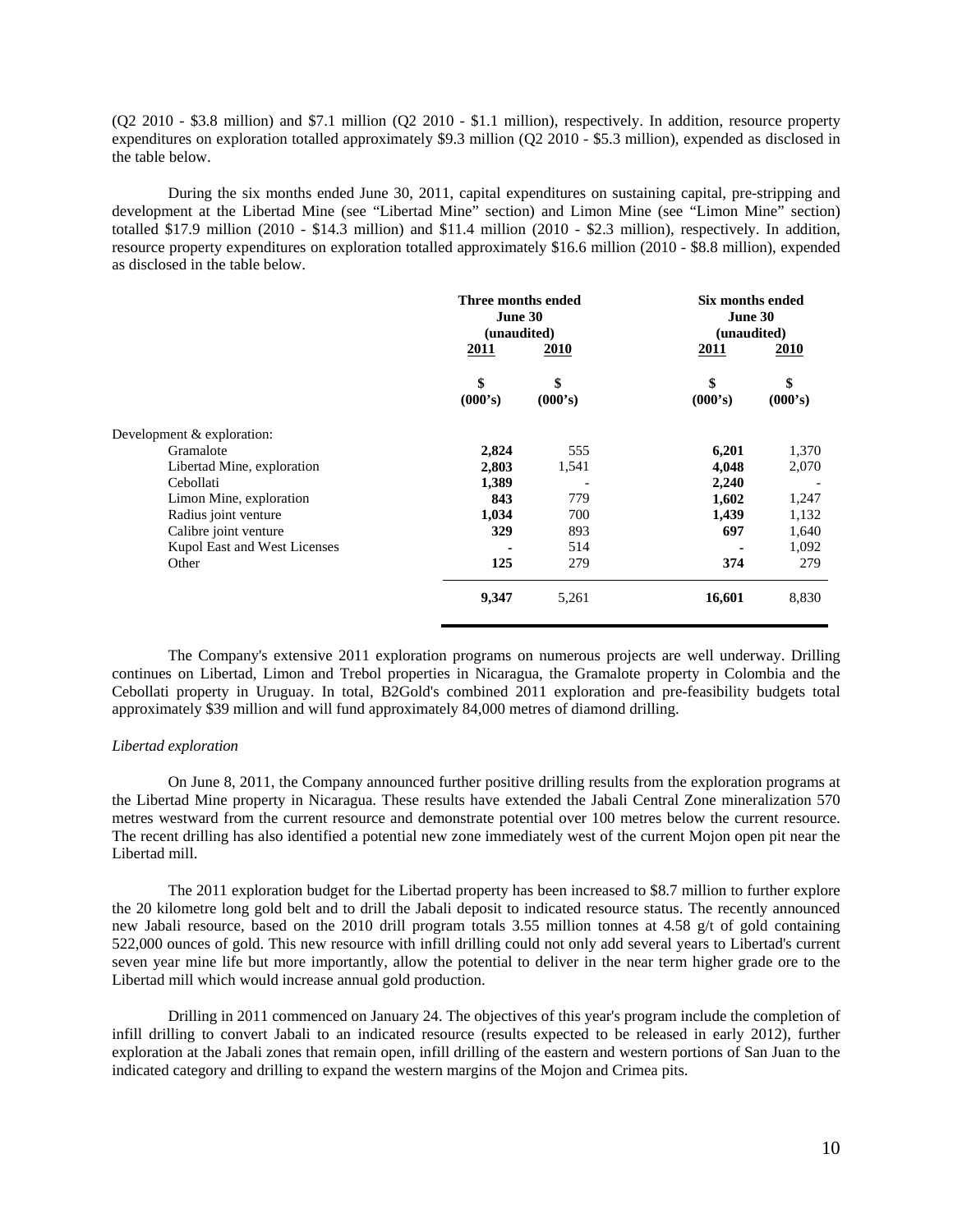The Jabali epithermal vein system is currently being explored in two zones, the Antenna and Central Zones, covering a combined strike length of 3.2 kilometres, though the vein itself has a known strike length of 6.2 kilometres. To date a total of 164 drill holes (24,453 metres) have been completed at Jabali.

Recent work at the Central Zone has focused on exploration drilling to determine the overall extent of the deposit and infill drilling of the inferred resource. Highlights of the drilling to date adjacent to the inferred resource include JB11-063 with 10.25 metres true width grading 4.03 g/t gold, JB11-071 with 3.0 metres true width grading 9.15 g/t gold and JB11-061 with 4.5 metres true width grading 4.98 g/t gold.

In addition, exploration drilling has intersected significant mineralization 570 metres west of the current Central Zone resource and half way between the Antenna and Central Zones as indicated by hole JB11-060 with 10.7 metres true width grading 2.00 g/t gold. JB11-088, a 50 metre undercut of JB11-060 returned 15.0 metres true width grading 1.24 g/t gold. Additional exploration drilling has been completed and more assays are pending.

Hole JB11-077 (9.50 metres true width grading 2.81 g/t gold) was drilled 160 metres west and 200 metres down plunge from JB11-063 (10.25 metres true width grading 4.03 g/t gold) and may represent part of a westward plunging mineralized shoot that lies outside of the present resource. Additional drilling is planned down plunge and down dip.

JB11-074 (4.0 metres true width grading 6.61 g/t gold) and JB11-075 (6.0 metres true width grading 2.49 g/t gold) were drilled 160 metres apart and over 100 metres below the current resource, suggesting the presence of a down plunge continuation of the Momotombo mineralized shoot. Infill drilling in this area will be part of future plans.

The Antenna Zone drilling forms part of the current inferred resource. The higher grade nature of the Antenna Zone indicates the potential for underground mining in portions of the deposit. Highlights of the down plunge drilling include hole JB11-050 with 6.0 metres true width grading 5.30 g/t gold, JB11-049 with 6.2 metres true width grading 4.76 g/t gold, JB11-048 with 13.75 metres true width grading 1.53 g/t gold and JB11-051 with 1.75 metres true width grading 12.29 g/t gold. A highlight of the down dip drilling includes hole JB11-055 with 5.4 metres true width grading 5.29 g/t gold.

The Antenna Zone target is now a minimum over 1,300 metres long, ranging up to 29.1 metres true width. The Antenna Zone is open down plunge to the west and down dip. Further exploration and infill drilling has commenced.

The majority of the drilling at Mojon has been focused on near surface infill of the mine block model and exploration drilling at the west end of the current open pit. Highlights of the drilling include MJ11-017 with 12.9 metres true width grading 2.91 g/t gold, MJ11-022 with 18.5 metres true width grading 2.88 g/t gold and MJ11-014 with 6.0 metres true width grading 4.58 g/t gold. These results extend mineralization at least 300 metres west of the current reserve boundary.

MJ11-019 and MJ11-022 have intersected mineralization 270 and 220 metres west of the current Mojon pit. Additional drilling is underway to evaluate the potential of this area.

#### *Gramalote exploration*

The Company and joint venture partner and manager AngloGold are well underway with the 2011 prefeasibility and exploration program budgeted at \$30 million. This budget will fund 20,000 metres of diamond drilling to explore additional targets on the property, infill drilling of the Gramalote deposit, drilling for metallurgical test samples and conducting engineering studies. Each joint venture partner will fund their share of expenditures pro rata.

The two companies plan to continue exploration and conduct prefeasibility work in 2011 and into 2012, with a goal of completing a final feasibility study by in 2013.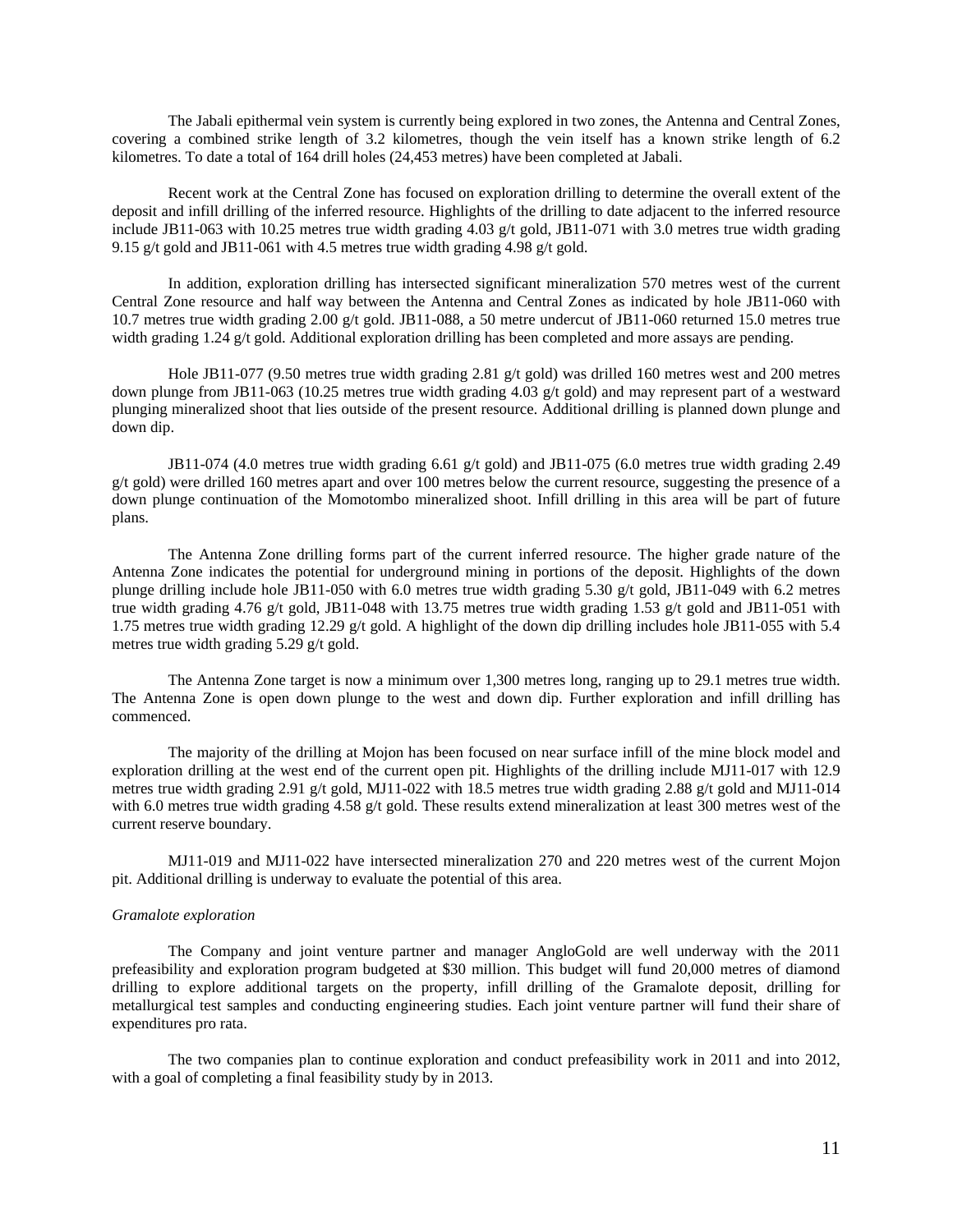### *Cebollati exploration*

On June 7, 2011, the Company announced positive assay results from the first exploration drilling program at its newly discovered Cebollati gold property in Uruguay. The Company is earning an 80% interest in the property by paying \$1 million in stages by January 31, 2012 and funding all exploration work through feasibility. Additional obligations include the completion of a feasibility study, a per ounce gold payment and a Net Smelter Royalty for additional production.

The Company has completed 19 holes to June 7, 2011. These holes follow up on surface mapping and high grade trenching which indicates the presence of mineralized structures extending in excess of 2.2 kilometres. Initial results confirm the presence of significant gold bearing replacement style mineralization at depth within multiple zones on the property.

Mineralization at Cebollati is hosted by marbles and dolomitized marbles within a broad antiformal structure and is comprised of iron oxide replacement zones and related quartz-sulphide and sulphide veins. Hematite is the dominant oxide mineral present in the replacement bands, commonly as a byproduct of the oxidation of pyrite. Drilling indicates the oxidation extends to a depth in excess of 150 metres. Galena and covellite are common accessory minerals along with the oxides scorodite and malachite. Supergene gold was observed in many of the holes to a depth of more than 100 metres down hole.

Drilling was concentrated in two principal zones, Windmill and Southern. Highlights of the initial drill program include, from the Windmill zone, UC11-004 with 24.90 metres grading  $1.47$  g/t gold and 2.20 metres grading 23.61 g/t gold (uncut); and UC11-006 with 24.45 metres grading 1.36 g/t gold; and from the Southern zone; UC11-013 with 27.35 metres grading 1.21 g/t gold; UC11-011 with 2.30 metres grading 8.49 g/t gold and UC11-008 with 12.25 metres grading 3.06 g/t gold.

These initial drilling results indicate the presence of shallow to moderate dipping mineralized zones extending in excess of 100 metres below surface. Mineralization has been traced in the trenching and through drilling in excess of 400 metres strike length in both the Southern and Windmill zones. Drilling indicates that the mineralization occurs in more discrete zones than indicated in the surface trenching with the surface trenching possibly cutting the mineralized zones oblique to the true width of the zones. Based on the drilling results to date B2Gold's management believes the Cebollati property has the potential to host multiple zones of potentially economic gold mineralization.

Trenching and drilling is continuing at Cebollati utilizing two core rigs. Only two of the many targets at Cebollati have been tested to date in what is the first drilling campaign on this new prospect. Assays for additional drill holes will be released as they come available. The 2011 exploration and drilling program at Cebollati is budgeted for \$4.5 million with a total of 8,500 metres planned.

#### *Radius Joint Venture - Trebol exploration*

At the Trebol property, a joint venture with Radius Gold Inc. ("Radius Gold"), the 2011 exploration budget is approximately \$2.1 million to fund over 3,000 metres of drilling to follow up good grade geochemical and trench results from the 2010 program.

On May 17, 2011, the Company and Radius Gold announced positive assay results from the initial 2011 exploration drilling program at the Trebol Project in Nicaragua. The Company has the right to earn a 60% interest from joint venture partner Radius Gold.

The over 3,000 metre diamond drilling program has been focused on three zones of low sulfidation gold occurrences in altered volcanic rocks covering a strike length of over five kilometres. These results confirm the Trebol Property's potential to host, at or near surface, shallow dipping gold mineralization that could potentially be mined with very low strip ratios.

Mineralization throughout the Trebol area is characterized by shallow to moderately dipping tabular shaped vein and hydrothermal breccia zones within andesite. Outcropping horizons of the siliceous material have yielded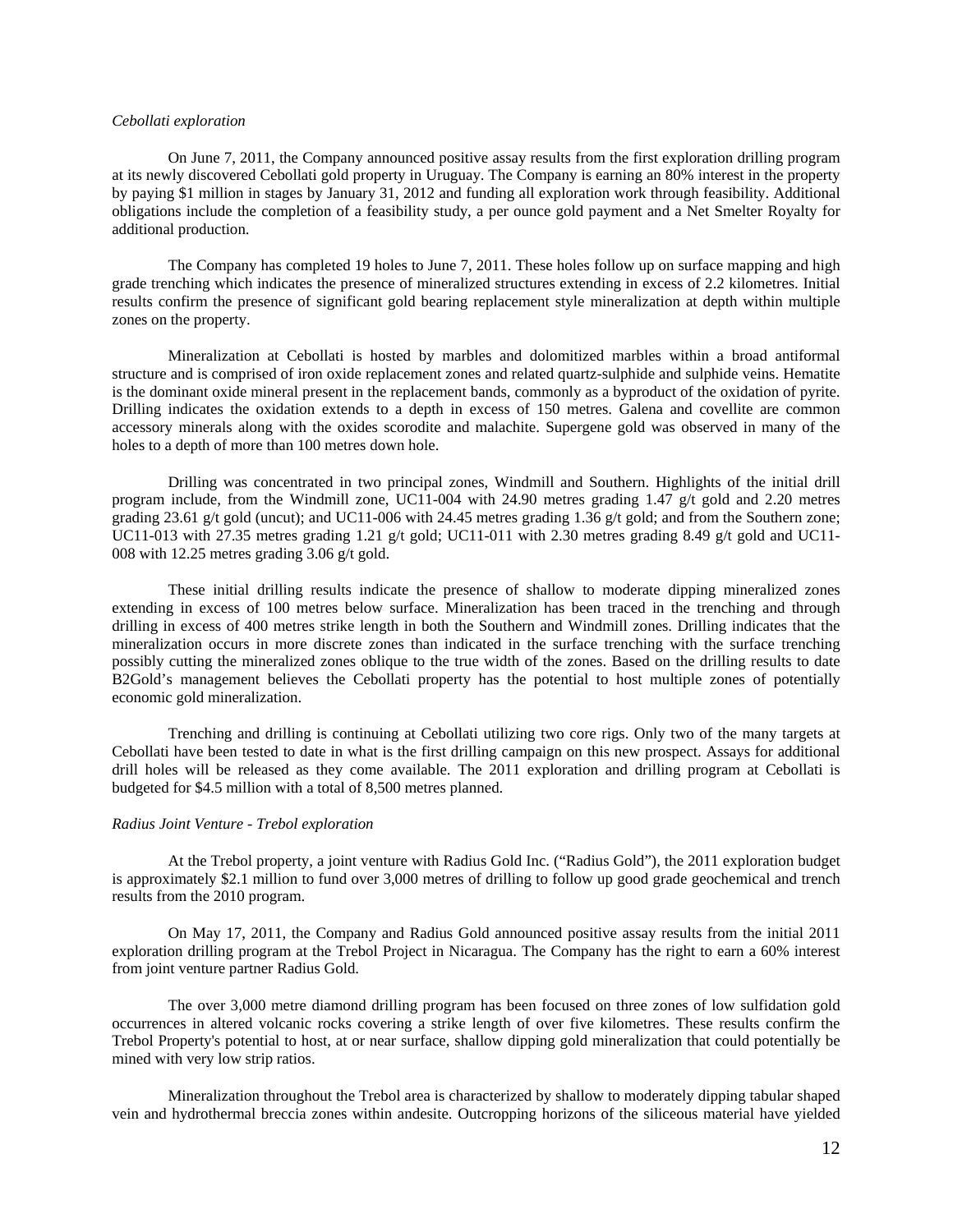impressive gold values in the trenching and the drilling has shown that many of these zones extend up to 100 metres down dip and show continuity over distances of several hundreds of metres of strike length. Due to the shallow dips associated with the gold mineralization, most of mineralization is near surface and mostly oxidized.

The three zones, drilled to date are Cerro Domingo, the Paola Zone, and the Trebol North Zone. Drill holes contain up to 13.08 g/t gold over 7.00 metres in hole TR-11-047. Drilling by Radius Gold in 2008 first located the Cerro Domingo Zone and this has been confirmed and expanded in the recent drilling. The 2011 drilling campaign cut mineralization in the Cerro Domingo, Paola and Trebol North Zones with drill holes containing up to 1.96 g/t gold over 28.55 metres in hole TR-11-014 in the Cerro Domingo Zone, up to 8.86 g/t gold over 7.75 metres in hole TR-11-028 in the Paola Zone and up to 13.08 g/t gold over 7.00 metres in hole TR-11-047 in the Trebol North Zone.

The 2011 drill campaign at Trebol has successfully identified several areas that will require additional drilling to define the extent of the mineralization. The mineralization remains open to the north and south and in the covered areas between the three zones. In addition, the Company's geologists continue to discover more low sulfidation epithermal gold, outcrop and float occurrences within the concession that contain plus  $1.00 \text{ g/t}$  gold assays in grab and chip samples over 11.5 kilometres of the 22 kilometres total strike length of the trend. In addition, a parallel zone has been located three km east of Cerro Domingo where preliminary grab sampling of similar siliceous material has yielded values up to 3.00 g/t gold.

Exploration is ongoing at Trebol and will continue as the Company's geologists compile the recent drill data and plan the next round of trenching and drilling.

### *Calibre Joint Venture - Primavera exploration*

The Company and Calibre Mining Corp. ("Calibre") have approved a Phase 2 exploration program and budget for the Primavera gold-copper prospect, located seven kilometres south of the historic Santa Rita copper-gold skarn mine in the Borosi Project in Northeast Nicaragua.

At the Primavera gold-copper prospect Calibre has identified three areas with substantial gold and copper anomalies highlighted by an 850 metre by 300 metre coincident gold-copper soil anomaly containing consistent values over 100 ppb gold (up to 1.18 g/t gold) and 250 ppm copper. The area is thought to be prospective for epithermal and porphyry systems. Reconnaissance rock sampling identified high grade gold and copper mineralization in grab samples from quartz veins and breccias in the central part of the prospect area including: 31.8 g/t gold and 2.41% copper, 24.8 g/t gold and 0.14% copper, 14.65 g/t gold and 1.33% copper and 34.1 g/t gold.

The program, which has now begun, will consist of two separate success-based phases; the first phase consists of trenching and pit sampling within the 850 metre by 300 metre Primavera gold-copper soil anomaly. The second phase will consist of diamond drilling the most prospective identified targets. The total budget for this phase of the Primavera trenching and diamond drilling program is \$0.4 million.

Calibre has received complete assay results from one initial trench excavated within the Primavera goldcopper soil anomaly. Trench PRTR11-005 assayed 1.48 g/t gold and 832 ppm copper over 29.85 metres within a zone of abundant stockwork veining. The mineralized interval in the trench is open in both directions and further expansion of the trenching program is on-going.

The Primavera prospect is subject to an option agreement with Calibre, whereby Calibre is acting as operator and the Company may earn up to a 51% interest in specific concessions within the Borosi area by funding Cdn.\$8 million in expenditures by June 2014. Once the earn-in is complete, the Company may elect to carry an individual prospect within the concession area through to a Preliminary Economic Assessment for an additional 14% interest in the prospect.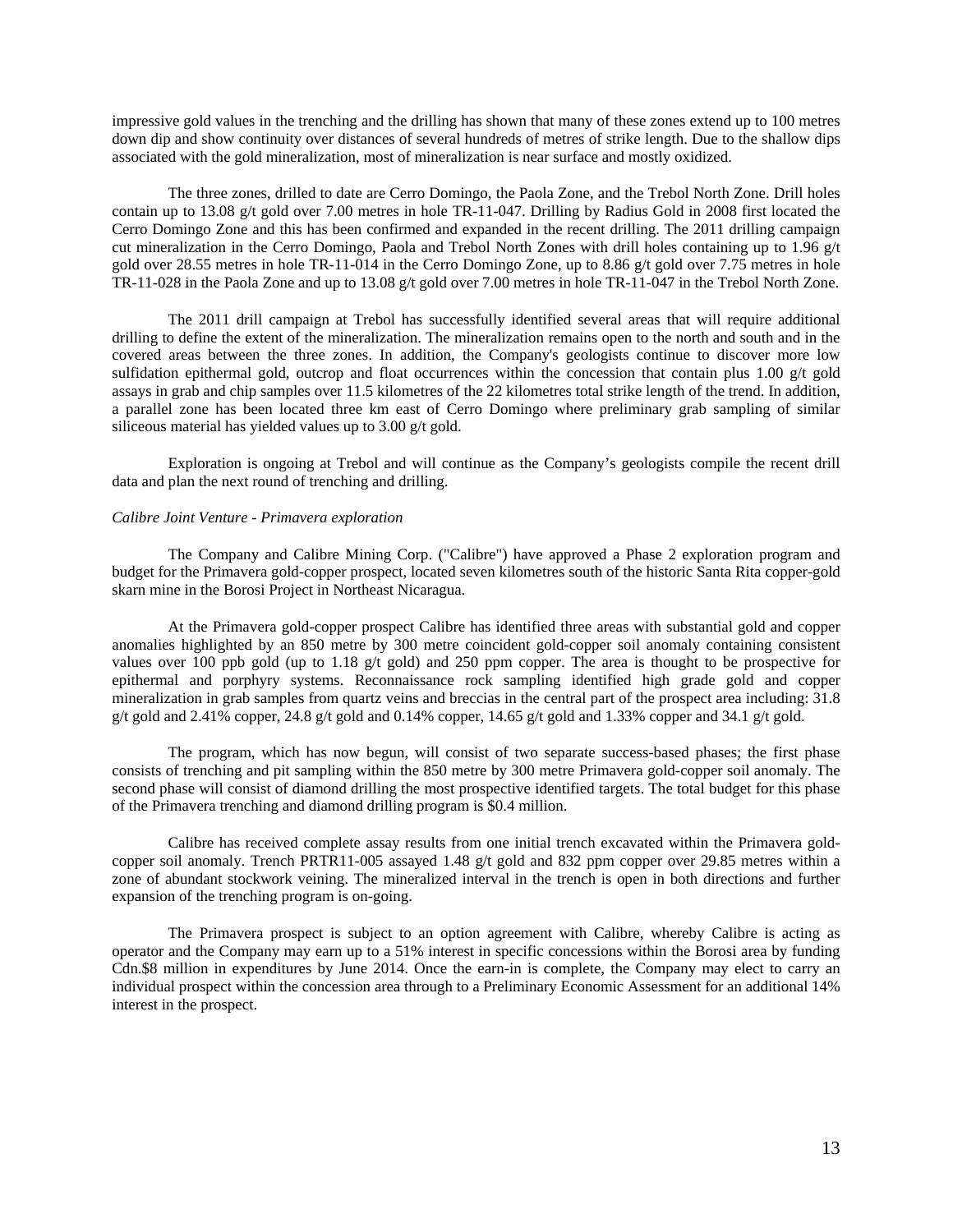### **CRITICAL ACCOUNTING ESTIMATES**

Full disclosure of the Company's accounting policies in accordance with IFRS can be found in Notes 2, 3 and 4 to the Company's March 31, 2011 interim financial statements. Management considers the following policies to be the most critical in understanding the judgments that are involved in the preparation of the Company's financial statements and the uncertainties that could impact its results of operations, financial condition and cash flows:

- Ore reserve and resource estimates;
- Units-of-production;
- Exploration and evaluation expenditures;
- Mine restoration provisions; and
- Deferred income taxes and valuation allowances.

#### *Ore reserve and resource estimates*

Ore reserves are estimates of the amount of ore that can be economically and legally extracted from the Company's mining properties. The Company estimates its ore reserves and a mineral resource based on information compiled by appropriately qualified persons relating to the geological data on the size, depth and shape of the ore body, and requires complex geological judgments to interpret the data. The estimation of recoverable reserves is based upon factors such as estimates of foreign exchange rates, commodity prices, future capital requirements, and production costs along with geological assumptions and judgments made in estimating the size and grade of the ore body. Changes in the reserve or resource estimates may impact the carrying value of exploration and evaluation assets, mine properties, property, plant and equipment, goodwill, restoration provisions, recognition of deferred tax assets, and depreciation and amortization charges.

#### *Units-of-production depreciation*

Estimated proven and probable reserves and a portion of measured and indicated resources that are reasonably expected to be converted to proven and probable reserves are used in determining the depreciation and amortization of mine specific assets. This results in depreciation and amortization charges proportional to the depletion of the anticipated remaining life of mine production. Each item's life, which is assessed annually, has regard to both its physical life limitations and to present assessments of economically recoverable reserves and resources of the mine property at which the asset is located. These calculations require the use of estimates and assumptions, including the amount of recoverable reserves and resources and estimates of future capital expenditure.

#### *Exploration and evaluation expenditures*

The application of the Company's accounting policy for exploration and evaluation expenditures requires judgment in determining whether it is likely that future economic benefits are likely either from future exploitation or sale or where activities have not reached a stage which permits a reasonable assessment of the existence of reserves. The deferral policy requires management to make certain estimates and assumptions about future events or circumstances, in particular whether an economically viable extraction operation can be established. Estimates and assumptions made may change if new information becomes available. If, after expenditure is capitalized, information becomes available suggesting that the recovery of expenditure is unlikely, the amount capitalized is written off in the statement of comprehensive income in the period when the new information becomes available.

### *Mine restoration provisions*

The Company's mining and exploration activities are subject to various laws and regulations governing the protection of the environment. Significant judgments and estimates are made when estimating the nature and costs associated with mine restoration provisions. Cash outflows relating to the obligations are expected to be incurred over periods estimated to extend to 2019 and beyond. When considering the effect of the extended time period over which costs are expected to be incurred, combined with the estimated discount rate and inflation factors, the fair value of the mine restoration provisions could materially change from period to period due to changes in the underlying assumptions.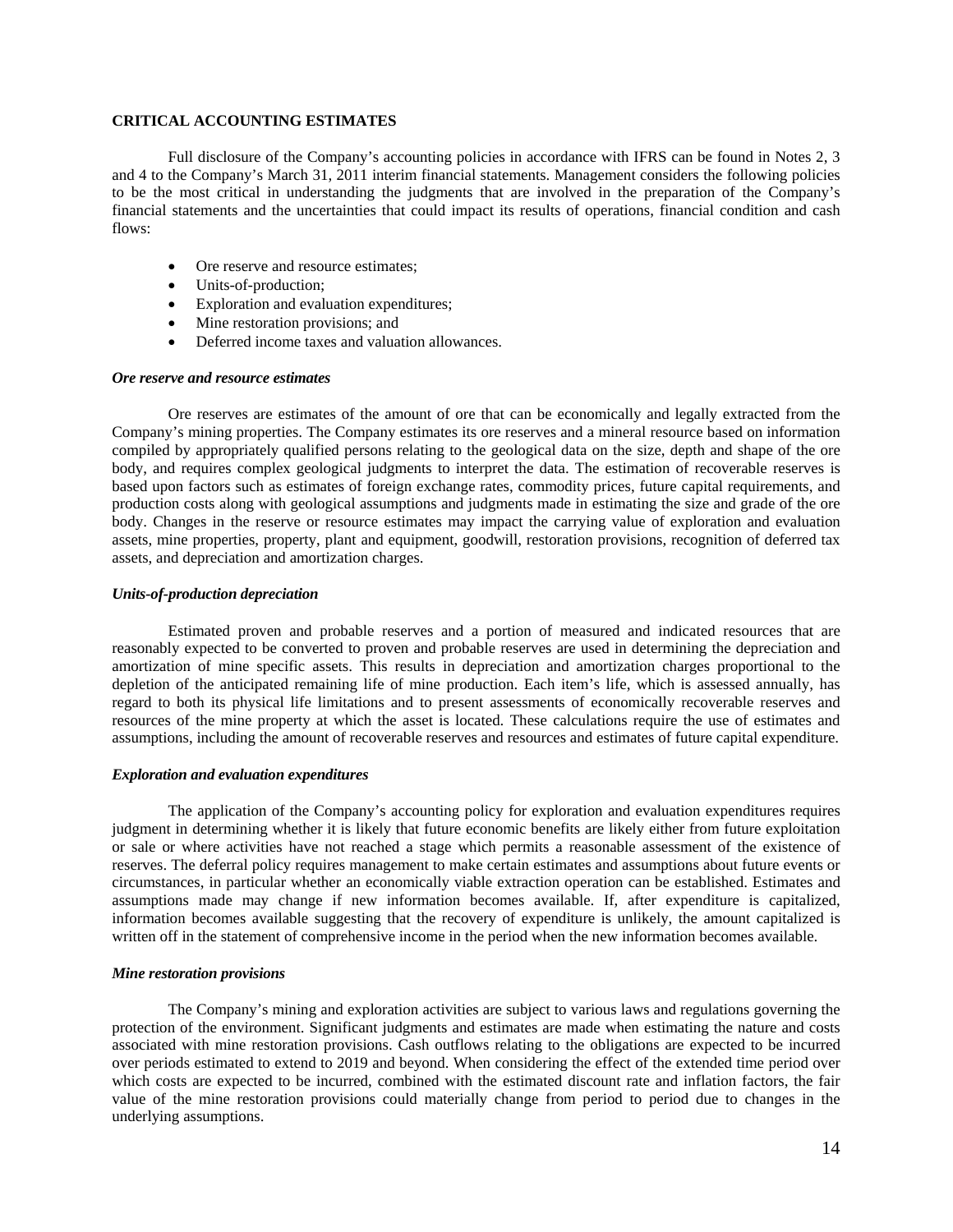### *Deferred income taxes and valuation allowances*

The Company is periodically required to estimate the tax basis of assets and liabilities. Where applicable tax laws and regulations are either unclear or subject to varying interpretations, it is possible that changes in these estimates could occur that materially affect the amounts of deferred income tax assets and liabilities recorded in the financial statements. Changes in deferred tax assets and liabilities generally have a direct impact on earnings in the period that the changes occur.

Each period, the Company evaluates the likelihood of whether some portion or all of each deferred tax asset will not be realized. This evaluation is based on historic and future expected levels of taxable income, the pattern and timing of reversals of taxable temporary timing differences that give rise to deferred tax liabilities, and tax planning initiatives. Levels of future taxable income are affected by, among other things, market gold prices, production costs, quantities of proven and probable gold reserves, interest rates and foreign currency exchange rates.

### **RECENT ACCOUNTING PRONOUNCEMENTS**

#### *Adoption of International Financial Reporting Standards ("IFRS")*

Effective January 1, 2011 Canadian publicly listed entities were required to prepare their financial statements in accordance with IFRS. Due to the requirement to present comparative financial information, the effective transition date is January 1, 2010. The three months ended March 31, 2011 is the Company's first reporting period under IFRS. Full disclosure of the Company's accounting policies in accordance with IFRS can be found in Notes 2, 3 and 4 to the Company's March 31, 2011 interim financial statements. The Company's March 31, 2011 and June 30, 2011 interim financial statements also include reconciliations of the previously disclosed comparative periods financial statements prepared in accordance with Canadian generally accepted accounting principles to IFRS as set out in Note 13 to the March 31, 2011 interim financial statements and Note 10 to the June 30, 2011 interim financial statements.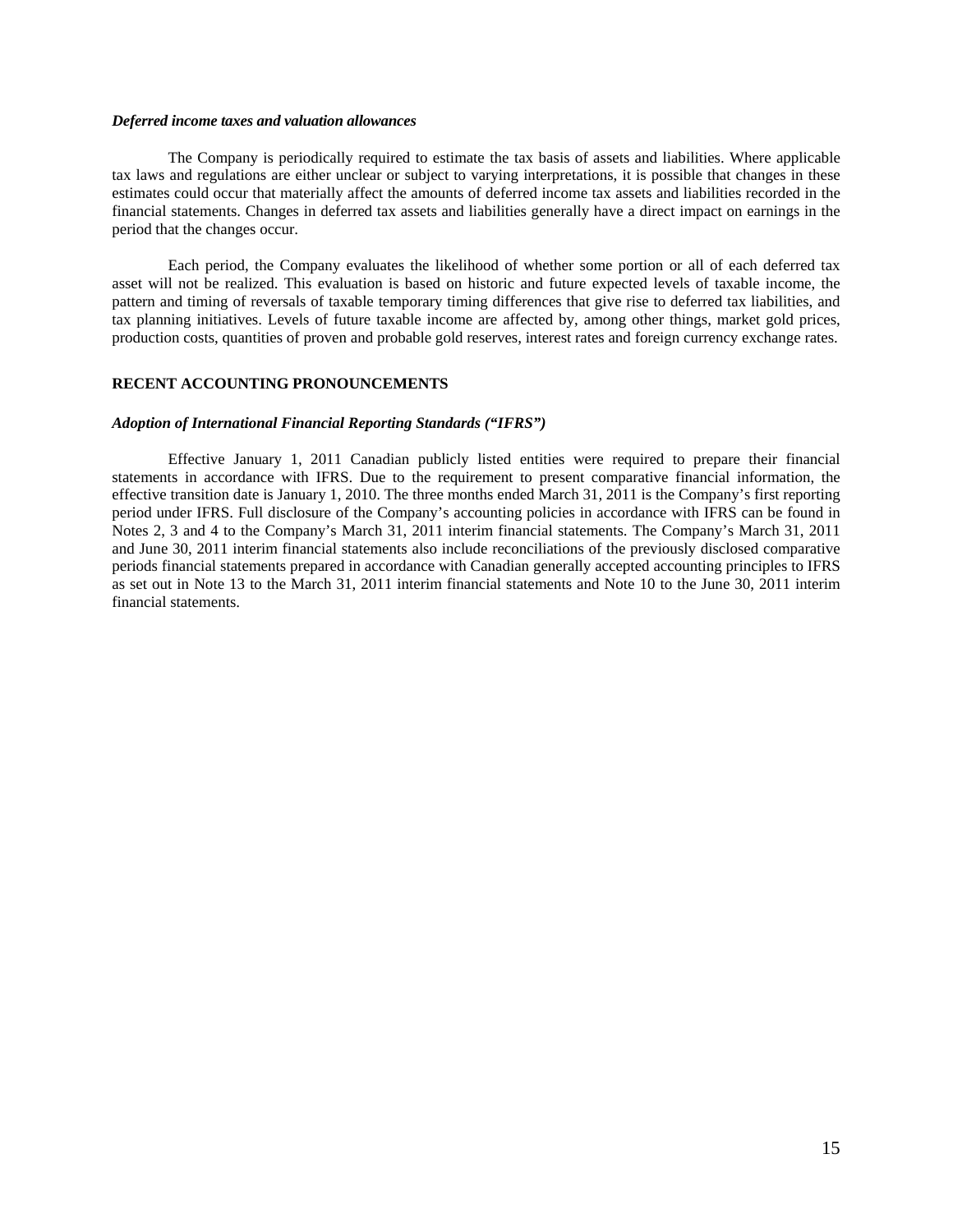### **RISKS AND UNCERTAINTIES**

*The exploration and development of natural resources are highly speculative in nature and are subject to significant risks. The risk factors noted below do not necessarily comprise all those faced by the Company. The Company is faced with a number of other risk factors as described under "Risk Factors", disclosed in its Annual Information Form, available under the Company's profile on SEDAR at www.sedar.com. Additional risks and uncertainties not presently known to the Company or that the Company currently considers immaterial may also impair the business, operations and future prospects of the Company. If any of the following risks actually occur, the business of the Company may be harmed and its financial condition and results of operations may suffer significantly.* 

### *Exploration, Development and Operating Risks*

Mining operations generally involve a high degree of risk. The Company's operations are subject to all the hazards and risks normally encountered in the exploration, development and production of gold, including unusual and unexpected geologic formations, seismic activity, rock bursts, cave-ins, flooding, pit wall failure and other conditions involved in drilling and removal of material, any of which could result in damage to, or destruction of, mines and other producing facilities, damage to life or property, environmental damage and possible legal liability. Although adequate measures to minimize risk are being taken, milling operations are subject to hazards such as fire, equipment failure or failure of retaining dams around tailings disposal areas which may result in environmental pollution and consequent liability.

The exploration for and development of mineral deposits involves significant risks which even a combination of careful evaluation, experience and knowledge may not eliminate. While the discovery of an ore body may result in substantial rewards, few properties that are explored are ultimately developed into producing mines and no assurance can be given that minerals will be discovered in sufficient quantities or having sufficient grade to justify commercial operations or that funds required for development can be obtained on a timely basis. Major expenses may be required to locate and establish mineral reserves, to develop metallurgical processes and to construct mining and processing facilities at a particular site. It is impossible to ensure that the exploration or development programs planned by the Company will result in a profitable commercial mining program. The economics of developing gold and other mineral properties are affected by many factors including the cost of operations, variations of the grade of ore mined, fluctuations in the price of gold or other minerals produced, costs of processing equipment and such other factors as government regulations, including regulations relating to royalties, allowable production, importing and exporting of minerals and environmental protection. The exact effect of these factors cannot be accurately predicted but the combination of these factors may result in the Company not receiving an adequate return on invested capital.

There is no certainty that the expenditures made by the Company towards the search and evaluation of mineral deposits will result in discoveries or development of commercial quantities of ore.

#### *Foreign Countries and Mining Risks*

The Company's production activities are currently conducted in Nicaragua and, as such, the Company's operations are exposed to various levels of political, economic and other risks and uncertainties. These risks and uncertainties vary from country to country and include, but are not limited to, terrorism, hostage taking, military repression, extreme fluctuations in currency exchange rates, high rates of inflation, labour unrest, the risks of war or civil unrest, expropriation and nationalization, uncertainty as to the outcome of any litigation in foreign jurisdictions, uncertainty as to enforcement of local laws, renegotiation or nullification of existing concessions, licences, permits and contracts, illegal mining, changes in taxation policies, restrictions on foreign exchange and repatriation, and changing political conditions, currency controls and governmental regulations that favour or require the awarding of contracts to local contractors or require foreign contractors to employ citizens of, or purchase supplies from, a particular jurisdiction.

The Company has interests in exploration properties that are located in developing countries, including Nicaragua and Colombia, and the mineral exploration and mining activities of the Company may be affected in varying degrees by political instability and government regulations relating to foreign investment and the mining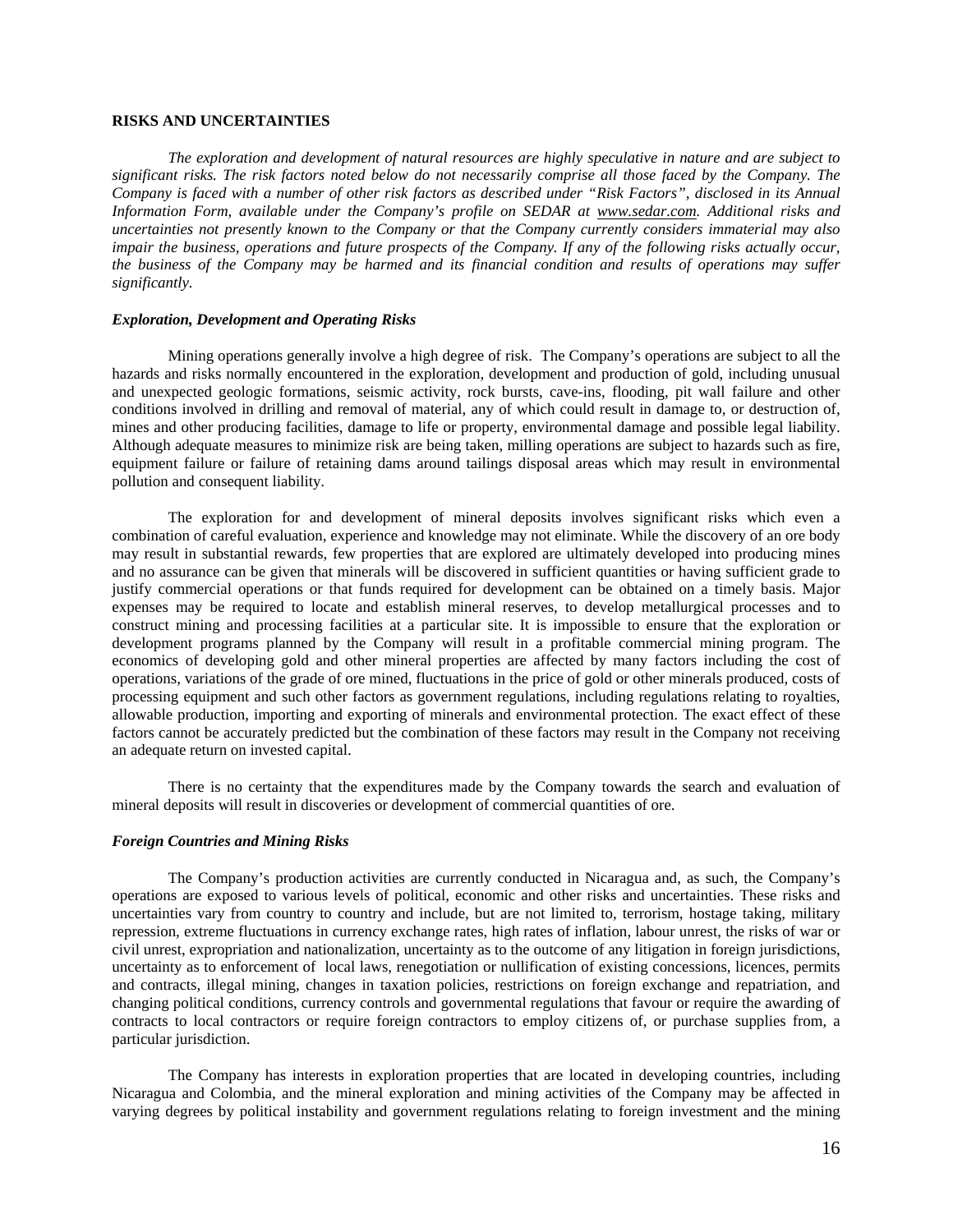industry. Changes, if any, in mining or investment policies or shifts in political attitude in Nicaragua or Colombia may adversely affect the Company's operations or profitability. Operations may be affected in varying degrees by government regulations with respect to, but not limited to, restrictions on production, price controls, export controls, currency remittance, income taxes, expropriation of property, foreign investment, maintenance of claims, environmental legislation, land use, land claims of local people, water use and mine safety.

Failure to comply with applicable laws, regulations, and permitting requirements may result in enforcement actions there under, including orders issued by regulatory or judicial authorities causing operations to cease or be curtailed, and may include corrective measures requiring capital expenditures, installation of additional equipment, or remedial actions. Parties engaged in mining operations may be required to compensate those suffering loss or damage by reason of the mining activities and may have civil or criminal fines or penalties imposed for violations of applicable laws or regulations. Amendments to current laws, regulations and permits governing operations and activities of mining companies, or more stringent implementation thereof, could have a material adverse impact on the Company and cause increases in capital expenditures or production costs or reduction in levels of production at producing properties or require abandonment or delays in development of new mining properties.

The occurrence of these various factors and uncertainties cannot be accurately predicted and could have an adverse effect on the Company's business, financial condition and results of operations.

#### *Property Interests*

The ability of the Company to carry out successful mineral exploration and development activities and mining operations will depend on a number of factors. No guarantee can be given that the Company will be in a position to comply with all conditions and obligations, or to require third parties to comply with their obligations with respect to such properties. Furthermore, while it is common practice that permits and licenses may be renewed, extended or transferred into other forms of licenses appropriate for ongoing operations, no guarantee can be given that a renewal, extension or a transfer will be granted to the Company or, if they are granted, that the Company will be in a position to comply with all conditions that are imposed. A number of the Company's interests are the subject of pending applications to register assignments, extend the term, increase the area or to convert licenses to concession contracts and there is no assurance that such applications will be approved as submitted.

The Company is satisfied, based on due diligence conducted by the Company, that its interests in the properties are valid and exist. There can be no assurances, however, that the interests in the Company's properties are free from defects or that the material contracts between the Company and the entities owned or controlled by foreign government will not be unilaterally altered or revoked. There is no assurance that such rights and title interests will not be revoked or significantly altered to the detriment of the Company. There can be no assurances that the Company's rights and title interests will not be challenged or impugned by third parties. The Company's interests in properties may be subject to prior unregistered agreements or transfers and title may be affected by undetected defects or governmental actions.

Certain of the Company's property interests are also the subject of joint ventures that give the Company the right to earn an interest in the properties. To maintain a right to earn an interest in the properties, the Company may be required to make certain expenditures in respect of the property maintenance by paying government claim and other fees. If the Company fails to make the expenditures or fails to maintain the properties in good standing, the Company may lose its right to such properties and forfeit any funds expended to such time.

### *Commodity Prices*

The profitability of the Company's operations will be dependent upon the market price of mineral commodities. Mineral prices fluctuate widely and are affected by numerous factors beyond the control of the Company. The level of interest rates, the rate of inflation, world supply of mineral commodities, consumption patterns, sales of gold by central banks, forward sales by producers, production, industrial and jewellery demand, speculative activities and stability of exchange rates can all cause significant fluctuations in prices. Such external economic factors are in turn influenced by changes in international investment patterns, monetary systems and political developments. The prices of mineral commodities have fluctuated widely in recent years. Current and future price declines could cause commercial production to be impracticable.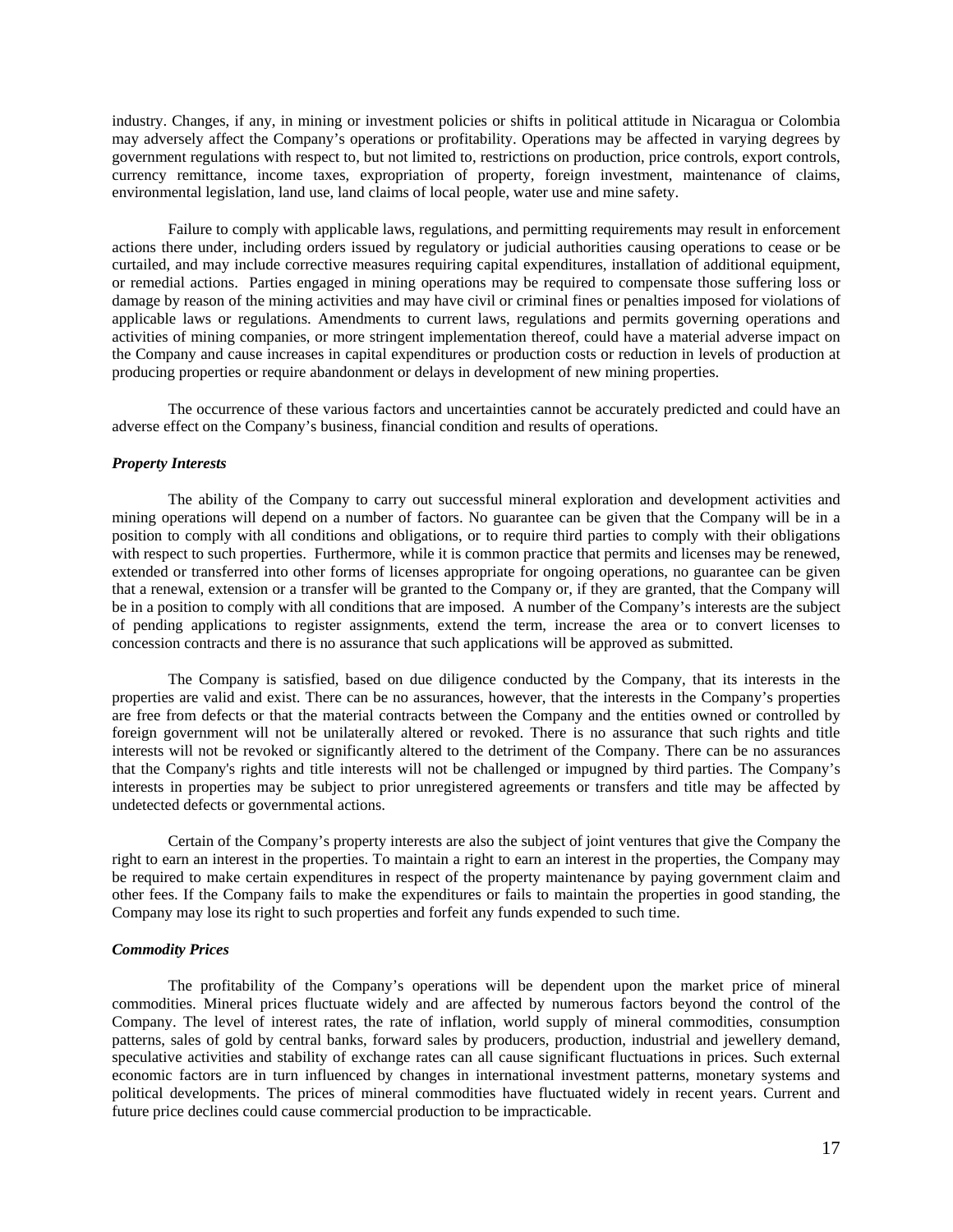The Company's revenues and earnings also could be affected by the prices of other commodities such as fuel and other consumable items, although to a lesser extent than by the price of gold. The prices of these commodities are affected by numerous factors beyond the Company's control.

#### *Currency Risks*

The Company's operations in foreign countries are subject to currency fluctuations and such fluctuations may materially affect the Company's financial position and results. The Company reports its financial results in United States dollars and incurs expenses in United States dollars, Canadian dollars, Nicaraguan córdobas, and Colombian pesos. As the exchange rates between the Nicaraguan córdoba, Colombian peso and Canadian dollar fluctuate against the United States dollar, the Company will experience foreign exchange gains and losses. The exchange rate between the córdoba and the United States dollar varies according to a pattern set by the Nicaraguan Central Bank. The córdoba has been annually devalued versus the United States dollar by means of a crawling peg mechanism which currently stands at approximately 5%.

#### *Environmental Compliance*

The Company's operations are subject to local laws and regulations regarding environmental matters, the abstraction of water, and the discharge of mining wastes and materials. Any changes in these laws could affect the Company's operations and economics. Environmental laws and regulations change frequently, and the implementation of new, or the modification of existing, laws or regulations could harm the Company. The Company cannot predict how agencies or courts in foreign countries will interpret existing laws and regulations or the effect that these adoptions and interpretations may have on the Company's business or financial condition.

The Company may be required to make significant expenditures to comply with governmental laws and regulations. Any significant mining operations will have some environmental impact, including land and habitat impact, arising from the use of land for mining and related activities, and certain impact on water resources near the project sites, resulting from water use, rock disposal and drainage run-off. No assurances can be given that such environmental issues will not have a material adverse effect on the Company's operations in the future. While the Company believes it does not currently have any material environmental obligations, exploration activities may give rise in the future to significant liabilities on the Company's part to the government and third parties and may require the Company to incur substantial costs of remediation. Additionally, the Company does not maintain insurance against environmental risks. As a result, any claims against the Company may result in liabilities the Company will not be able to afford, resulting in the failure of the Company's business. Failure to comply with applicable laws, regulations, and permitting requirements may result in enforcement actions there under, including orders issued by regulatory or judicial authorities causing operations to cease or be curtailed, and may include corrective measures requiring capital expenditures, installation of additional equipment, or remedial actions. Parties engaged in exploration operations may be required to compensate those suffering loss or damage by reason of the exploration activities and may have civil or criminal fines or penalties imposed for violations of applicable laws or regulations and, in particular, environmental laws.

Amendments to current laws, regulations and permits governing operations and activities of exploration companies, or more stringent implementation thereof, could have a material adverse impact on the Company and cause increases in expenditures and costs or require abandonment or delays in developing new mining properties.

#### **INTERNAL CONTROLS**

The Company's management is responsible for establishing and maintaining adequate internal control over financial reporting. Any system of internal control over financial reporting, no matter how well designed, has inherent limitations. As a result, even those systems determined to be effective can only provide reasonable assurance regarding the preparation and presentation of the Company's financial statements. There have been no changes in the Company's internal control over financial reporting in the first half of 2011 that have materially affected, or are reasonably likely to materially affect, internal control over financial reporting.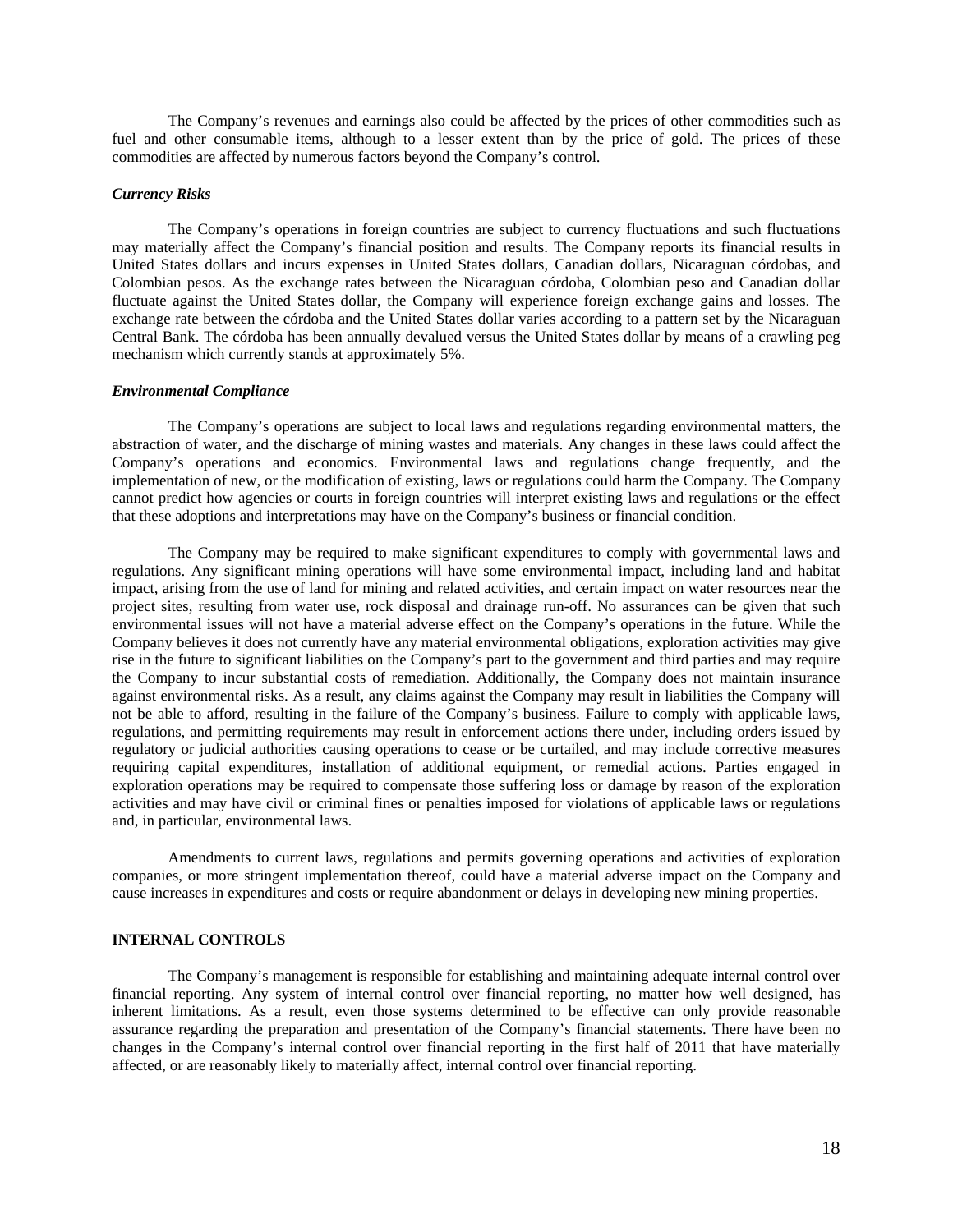# **NON-IFRS MEASURES**

Cash cost per ounce data are intended to provide additional information and should not be considered in isolation or as a substitute for measures of performance prepared in accordance with IFRS.

|                                                                                                                        | Three months ended<br>June 30 |                          | Six months ended<br>June 30 |                          |  |
|------------------------------------------------------------------------------------------------------------------------|-------------------------------|--------------------------|-----------------------------|--------------------------|--|
|                                                                                                                        | 2011                          | 2010                     | 2011                        | 2010                     |  |
|                                                                                                                        | \$<br>(000's)                 | \$<br>(000's)            | \$<br>(000's)               | \$<br>(000's)            |  |
| Production costs per consolidated financial statements<br>Royalties and production taxes<br>Inventory sales adjustment | 18,188<br>2,881<br>461        | 14,119<br>1,507<br>2,041 | 38,728<br>5,620<br>(1,633)  | 26,921<br>2,472<br>1,790 |  |
|                                                                                                                        | 21,530                        | 17,667                   | 42,715                      | 31,183                   |  |
| Gold production (in ounces)                                                                                            | 36,760                        | 24,924                   | 71,493                      | 41,189                   |  |
| Total cash costs per ounce of gold production (\$/ounce)                                                               | 586                           | 709                      | 597                         | 757                      |  |

Total cash costs per ounce is derived from amounts included in the Consolidated Statement of Operations and include mine site operating costs such as mining, processing, smelting, refining, transportation costs, royalties and production taxes, less silver by-product credits.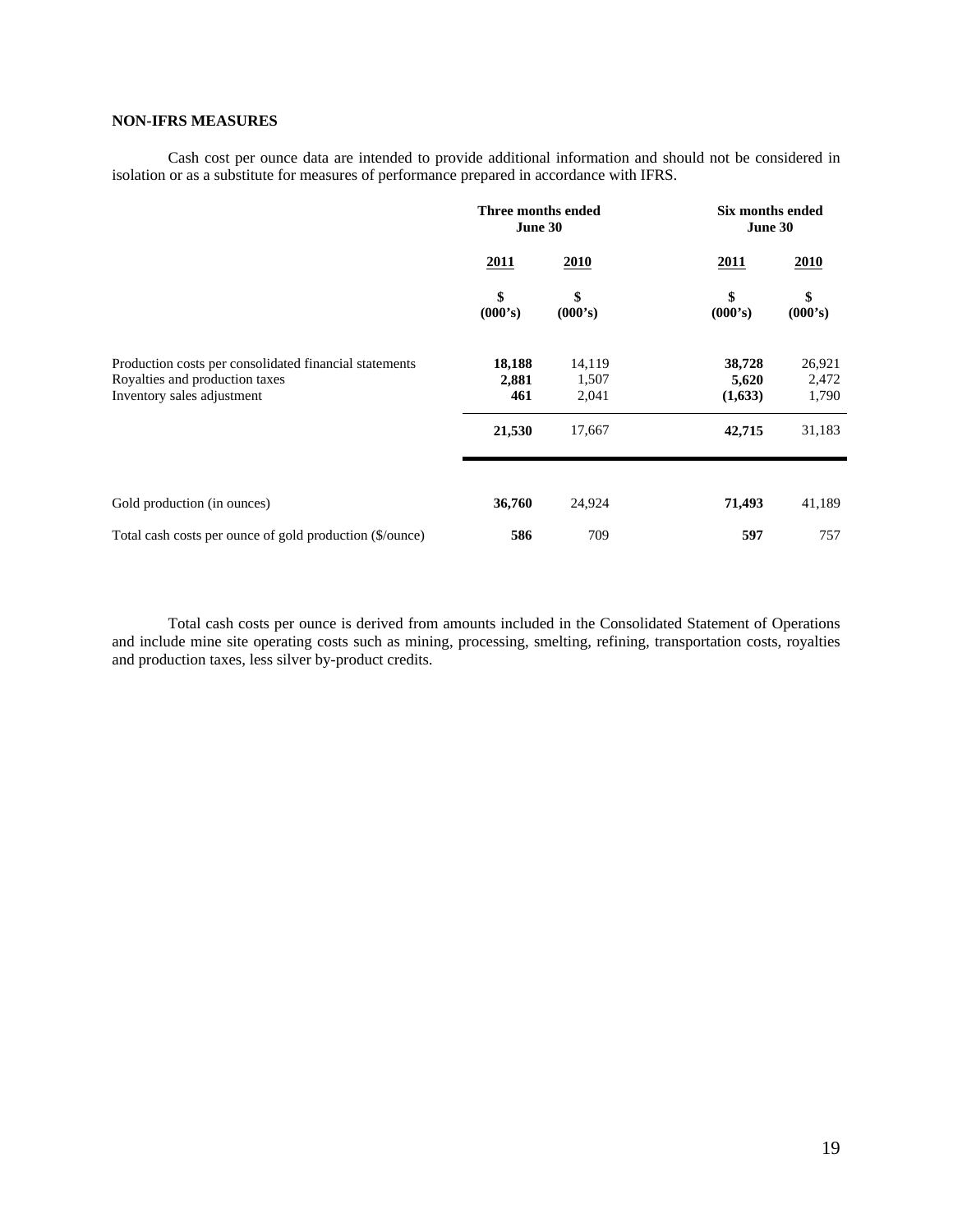### **SUMMARY OF QUARTERLY RESULTS**

|                                                                                                              | $\Omega$    | Q1          | $Q4^{(2)}$ | $03^{(2)}$ | Q <sub>2</sub> | $\Omega$ 1 | $Q4^{(2)}$ | $03^{(2)}$  |
|--------------------------------------------------------------------------------------------------------------|-------------|-------------|------------|------------|----------------|------------|------------|-------------|
|                                                                                                              | <u>2011</u> | <u>2011</u> | 2010       | 2010       | 2010           | 2010       | 2009       | <u>2009</u> |
| Gold revenue (\$ in thousands)                                                                               | 54,498      | 53,501      | 47,013     | 40,191     | 23,266         | 17,051     | 3,544      | 9,243       |
| Gold sold (ounces)                                                                                           | 36,030      | 38,754      | 34,039     | 32,300     | 19,319         | 15,447     | 3,211      | 9,508       |
| Average realized gold price<br>$$/$ ounce)                                                                   | 1,513       | 1,381       | 1,381      | 1,244      | 1,204          | 1,104      | 1,104      | 972         |
| Gold produced (ounces)                                                                                       | 36,760      | 34,733      | 36,824     | 30,675     | 24,924         | 16,265     | 3,577      | 10,203      |
| Cash operating costs<br>$(\frac{\sqrt{2}}{2})$ ounce gold)                                                   | 507         | 531         | 535        | 517        | 648            | 772        | 1,115      | 647         |
| Total cash costs (\$/ ounce<br>gold)                                                                         | 586         | 610         | 609        | 581        | 709            | 831        | 1,193      | 699         |
| Net income (loss) $&$<br>comprehensive income (loss)<br>for the period (\$ in<br>thousands)                  | 15,016      | 11,411      | 6,240      | 32,004     | (8,057)        | (4,305)    | (17, 254)  | (1,964)     |
| Earnings (loss) per share –<br>basic $(\$)$                                                                  | 0.05        | 0.03        | 0.02       | 0.10       | (0.03)         | (0.01)     | (0.06)     | (0.01)      |
| Cash flows from operating<br>activities (\$ in thousands)<br>- before changes in non-cash<br>working capital | 28,833      | 24,765      | 21,947     | 13,228     | 1,069          | 176        | (743)      | 1,658       |
|                                                                                                              |             |             |            |            |                |            |            |             |

*(2) Information for 2009 and the third and fourth quarters of 2010 is presented in the above table in accordance with Canadian GAAP and has not been restated in accordance with IFRS.* 

The positive increase in the quarterly results for 2011 and 2010 reflect higher gold production due to the commencement of commercial production at the Libertad Mine on February 1, 2010 and higher realized gold prices.

### **OUTLOOK**

After another strong quarter of operating performance in the second quarter of 2011, and resulting strong financial results B2Gold is well positioned to continue our growth through the aggressive development and exploration of our existing projects.

### *Operations*

As reported above La Libertad and Limon Mines continued their excellent performance in the second quarter, exceeding budgeted gold production at lower than budget per ounce cash costs.

Based on this strong performance the Company has increased production guidance for 2011 to 135,000 ounces to 145,000 ounces of gold with operating cash costs projected at approximately \$540 to \$560 per ounce. The proven technical teams at both mines will continue to optimize the operations.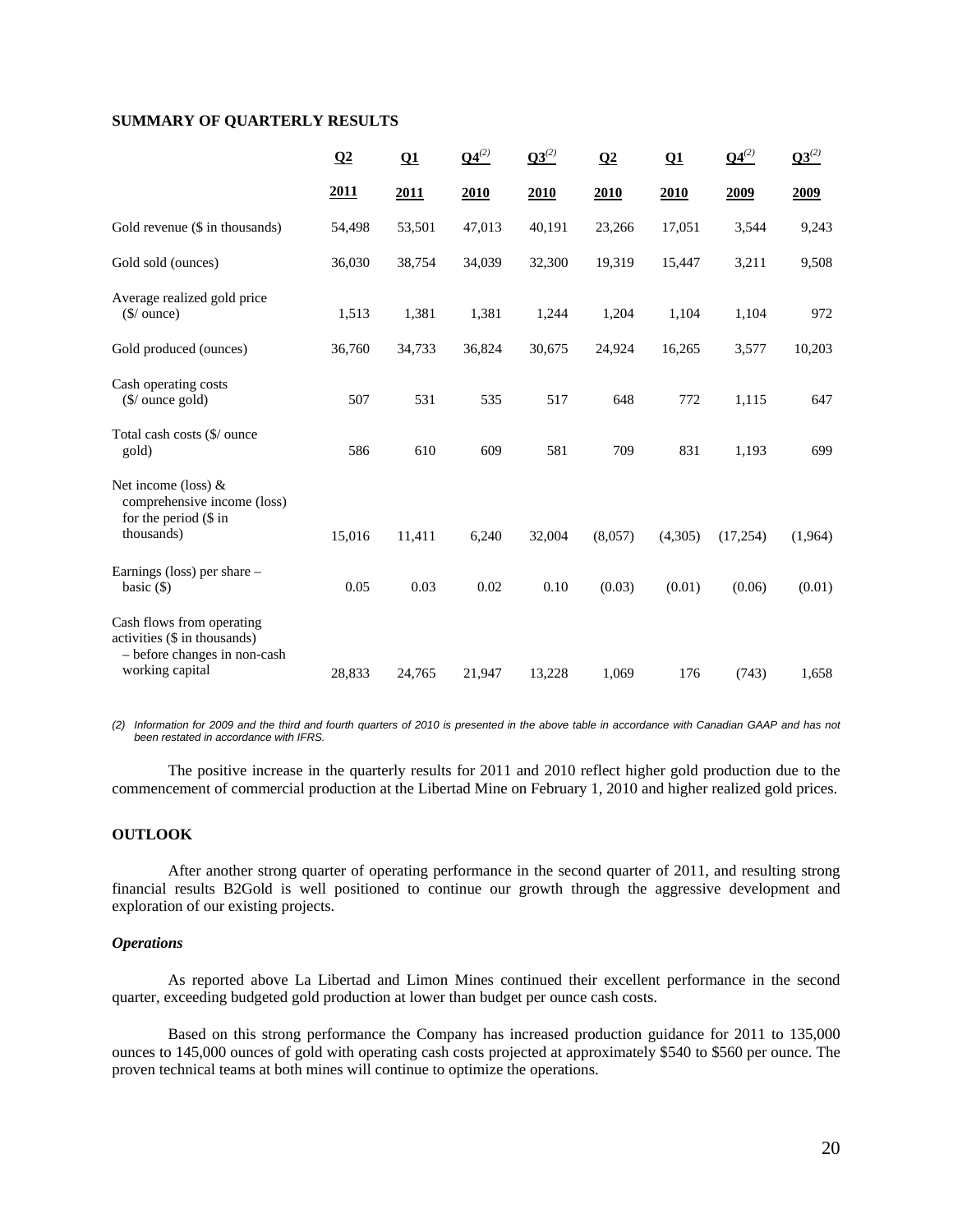### *Jabali Zone, La Libertad Mine*

Based on the success of last year's exploration drilling on the Jabali Zone located approximately 10 km from La Libertad mill, the Company has calculated a new inferred resource of 3,545,925 tonnes at 4.58 g/t gold containing 522,393 ounces. Due to this success, the Company decided to increase the 2011 \$4.6 million exploration budget at La Libertad by \$4.1 million. Drilling is ongoing with five rigs and is focused on infill drilling and further exploration of the Jabali Zones which remain open. Recent exploration results indicate the Jabali resource is increasing. The Company expects to announce updated Jabali drill results in the next month and is planning to complete a new resource for Jabali by first quarter of 2012.

The new resource at Jabali not only indicates the potential to significantly increase the La Libertad's seven year mine life but also the potential to deliver higher grade ore to the mill which could result in higher annual gold production and lower operating costs per ounce produced.

Based on the results to date we have commenced a Feasibility Study and Environmental Impact Assessment on Jabali. The Company plans to commence trucking higher grade colluvial material from Jabali to La Libertad mill in November of 2011 and mining higher grade open pit ore from Jabali in late 2012.

### *Gramalote Property, Colombia (B2Gold 49% / AngloGold 51%)*

Drilling and prefeasibility work is continuing on the Gramalote Project in Colombia, with joint venture partner and project manager AngloGold. The Gramalote property is located 80 km northeast of Medellin in central Colombia.

The Gramalote Ridge Zone has a National Instrument 43-101 compliant inferred mineral resource estimate of 74.375 million tonnes grading 1.00 g/t gold for a total of 2.39 million troy ounces of gold at a 0.5 g/t cut-off and within a \$1,000 per ounce gold optimized Whittle pit. The Gramalote Ridge Zone remains open to the east and west.

B2Gold and AngloGold are carrying out a 2011 prefeasibility and exploration budget of \$30 million. This budget is funding 25,000 metres of diamond drilling to explore additional targets on the property, infill drilling of the Gramalote deposit, drilling for metallurgical test samples, engineering studies and baseline investigations for an Environmental Impact Study. Each joint venture partner will fund their share of expenditures pro rata.

The two companies plan to continue exploration and conduct prefeasibility work in 2011 and into 2012, with a goal of completing a final feasibility study by late 2013. The Company plans to release drilling results from Gramalote in September.

#### *Exploration Update*

In addition to exploration at La Libertad and Limon Mine properties and the Gramalote project, exploration is ongoing on the Trebol property in Nicaragua and the Cebollati project in Uruguay.

The 2011 exploration budgets on all projects total approximately \$25 million which is funding over 75,000 metres of drilling. The Company will report exploration results from all projects in September.

#### *Financial*

Our strong operational performance and solid gold prices enabled B2Gold to finish the second quarter of 2011 and with over \$78 million in the treasury.

2011 will be a year of continued optimization at the mines and aggressive development and exploration programs, as the Company plans to expend approximately \$52.8 million on capital at the mines and a total of approximately \$39 million on exploration. Looking forward based on a budgeted gold price of \$1,300 per ounce for 2011 we estimate that the Company's two operating mines should generate sufficient cash to fund our planned capital programs, exploration and general and administrative expenses and at the same time leave the Company in a strong cash position at the end of 2011.